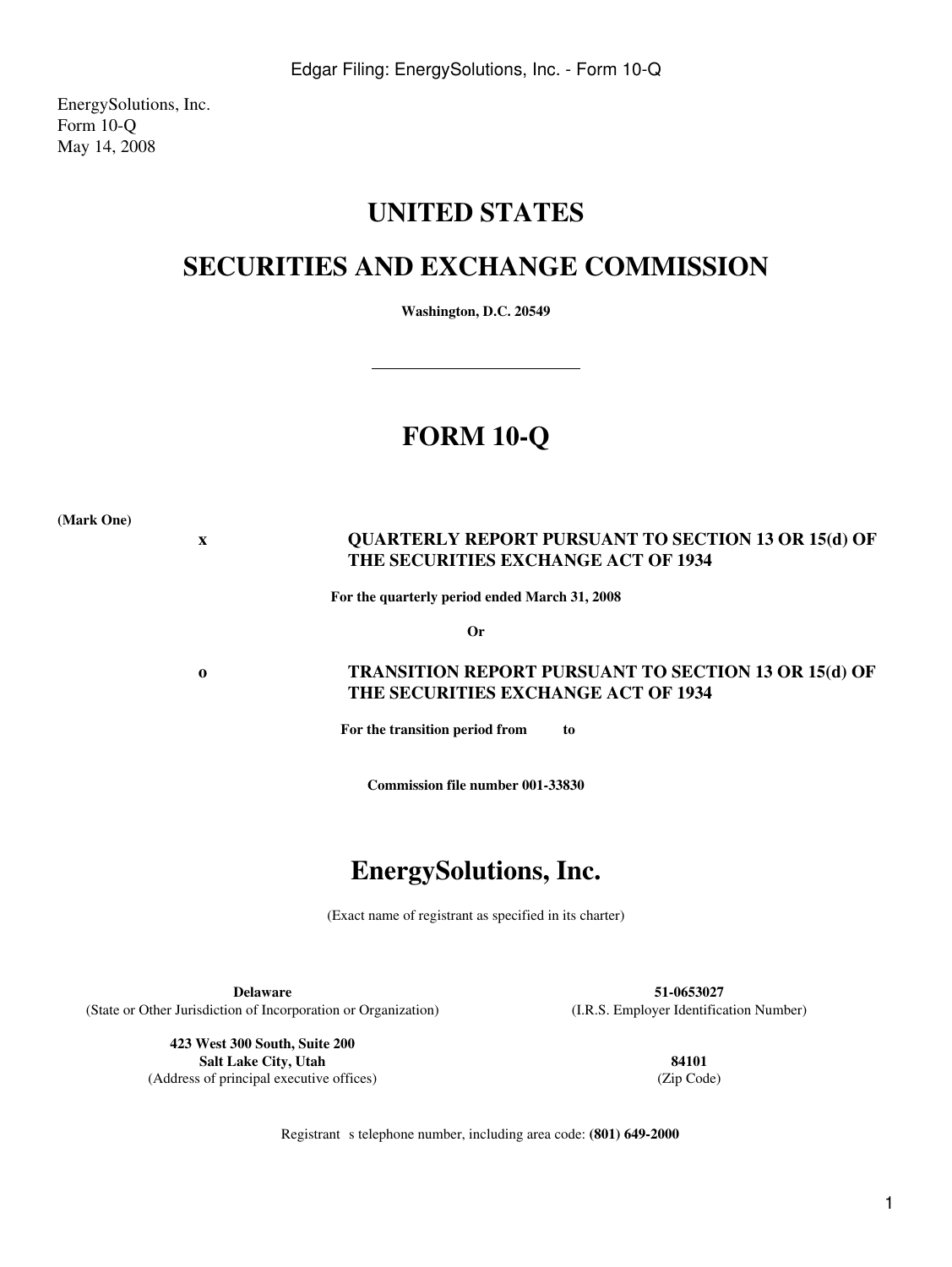Indicate by check mark whether the registrant (1) has filed all reports required to be filed by Section 13 or 15(d) of the Securities Exchange Act of 1934 during the preceding 12 months (or for such shorter period that the registrant was required to file such reports), and (2) has been subject to such filing requirements for the past 90 days. Yes x No o

Indicate by check mark whether the registrant is a large accelerated filer, an accelerated filer, a non-accelerated filer, or a smaller reporting company. See definitions of large accelerated filer, accelerated filer, and smaller reporting company in Rule 12b-2 of the Exchange Act. (Check one):

Large accelerated filer o  $\overline{a}$  Accelerated filer o

(Do not check if a smaller reporting company)

Non-accelerated filer x Smaller reporting company o

Indicate by check mark whether the registrant is a shell company (as defined in Rule 12b-2 of the Exchange Act). Yes ¨ No x

As of April 30, 2008, 88,303,500 shares of registrant s common stock were outstanding.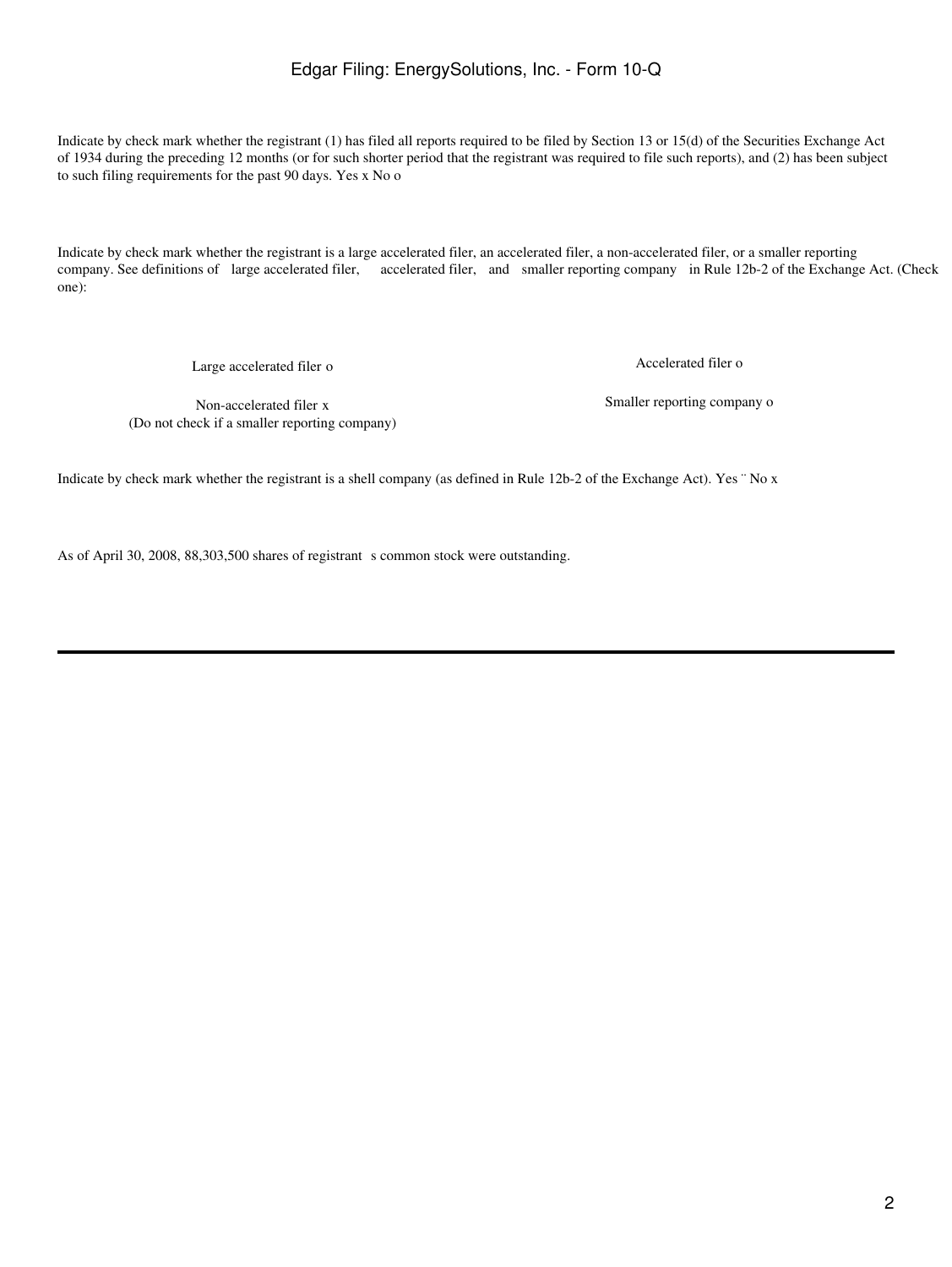# **ENERGY***SOLUTIONS***, INC.**

# **QUARTERLY REPORT ON FORM 10-Q**

# **For the Three Months Ended March 31, 2008**

|                                                                                                     | Page |
|-----------------------------------------------------------------------------------------------------|------|
|                                                                                                     |      |
| <b>PART I.</b>                                                                                      |      |
|                                                                                                     |      |
| Item 1. Financial Statements                                                                        |      |
| <u>Item 2. Management s Discussion and Analysis of Financial Condition and Results of Operation</u> | 9    |
| Item 3. Oualitative and Ouantitative Disclosures about Market Risk                                  | 18   |
| Item 4. Controls and Procedures                                                                     | 18   |
|                                                                                                     |      |
| PART II.                                                                                            |      |
|                                                                                                     |      |
| Item 1. Legal Proceedings                                                                           | 19   |
| Item 1A. Risk Factors                                                                               | 19   |
| Item 6. Exhibits                                                                                    | 19   |
| <b>Signatures</b>                                                                                   | 19   |

i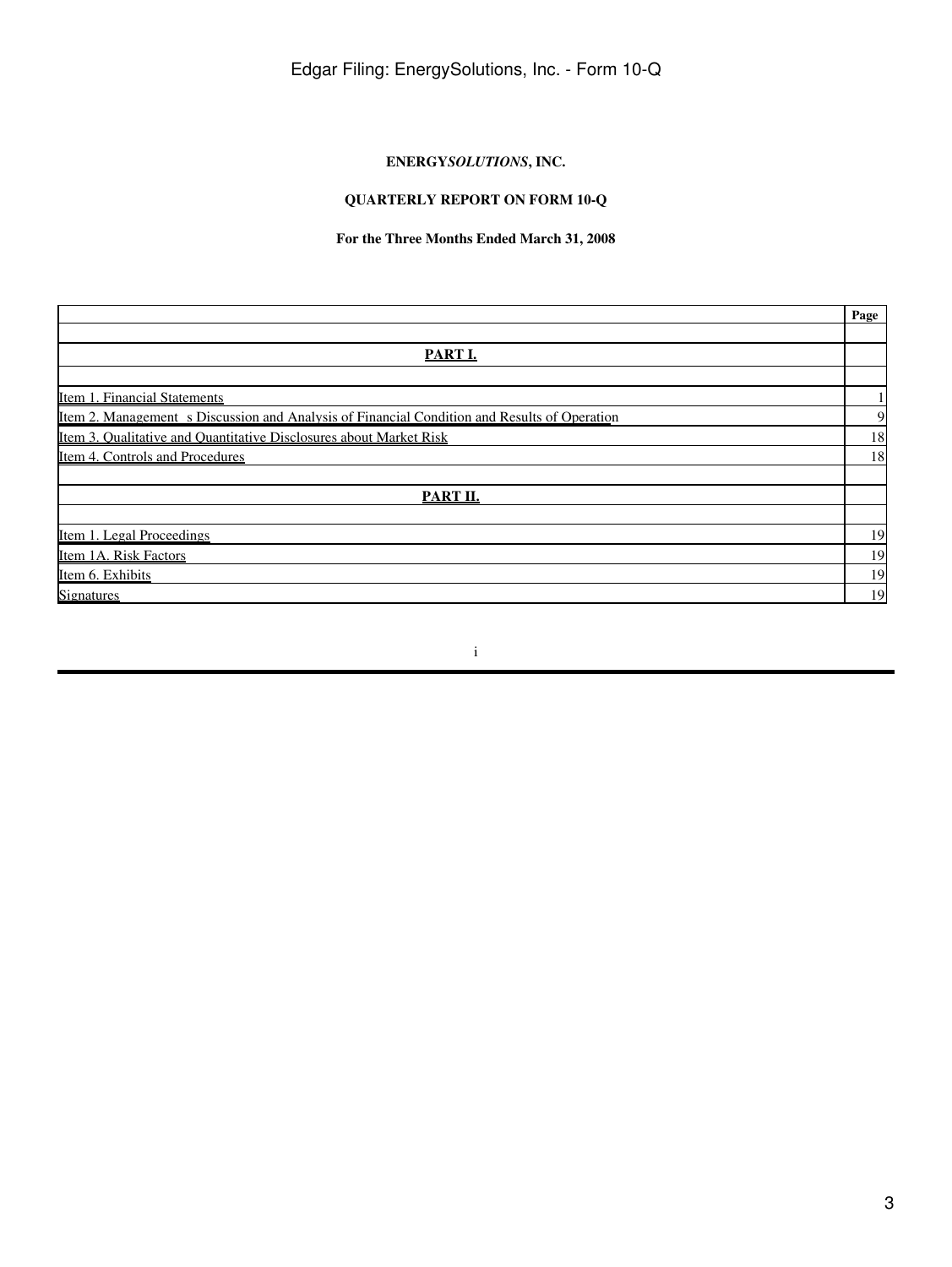## **PART I**

<span id="page-3-1"></span><span id="page-3-0"></span>**Item 1. Financial Statements**

## **Energy***Solutions***, Inc.**

### **Condensed Consolidated Balance Sheets**

# **March 31, 2008 and December 31, 2007**

(in thousands of dollars)

|                                                                             |              | March 31,<br>2008<br>(Unaudited) |                    | December 31,<br>2007 |
|-----------------------------------------------------------------------------|--------------|----------------------------------|--------------------|----------------------|
| <b>Assets</b>                                                               |              |                                  |                    |                      |
| Current assets:                                                             |              |                                  |                    |                      |
| Cash and cash equivalents                                                   | \$           | 38.086                           | $\mathbf{\hat{s}}$ | 36,366               |
| Restricted cash                                                             |              |                                  |                    | 3,995                |
| Accounts receivable, net of allowance for doubtful accounts                 |              | 369,447                          |                    | 366,083              |
| Costs and estimated earnings in excess of billings on uncompleted contracts |              | 74,861                           |                    | 41,243               |
| Income tax receivable                                                       |              | 20,032                           |                    | 26,163               |
| <b>Inventories</b>                                                          |              | 11,776                           |                    | 10,851               |
| Prepaid expenses and other current assets                                   |              | 28,783                           |                    | 20,981               |
| Total current assets                                                        |              | 542,985                          |                    | 505,682              |
|                                                                             |              |                                  |                    |                      |
| Property, plant and equipment, net                                          |              | 107,230                          |                    | 110,688              |
| Goodwill                                                                    |              | 526,077                          |                    | 526,040              |
| Other intangible assets, net                                                |              | 377,474                          |                    | 383,812              |
| Restricted cash and decontamination and decommissioning deposits            |              | 32,385                           |                    | 30,559               |
| Other noncurrent assets                                                     |              | 78,953                           |                    | 68,169               |
| <b>Total assets</b>                                                         | \$           | 1,665,104                        | $\mathbb{S}$       | 1,624,950            |
|                                                                             |              |                                  |                    |                      |
| Liabilities and Stockholders Equity                                         |              |                                  |                    |                      |
| Current liabilities:                                                        |              |                                  |                    |                      |
| Current portion of long-term debt                                           | $\mathbb{S}$ | 1.509                            | $\mathbb{S}$       | 1,557                |
| Accounts payable                                                            |              | 138,009                          |                    | 155,663              |
| Accrued expenses and other current liabilities                              |              | 271,657                          |                    | 233,588              |
| Deferred income taxes                                                       |              | 1,402                            |                    | 1,402                |
| Unearned revenues                                                           |              | 50,782                           |                    | 43,733               |
| Total current liabilities                                                   |              | 463,359                          |                    | 435,943              |
|                                                                             |              |                                  |                    |                      |
| Long-term debt, less current portion                                        |              | 585,458                          |                    | 605,410              |
| Pension liability                                                           |              | 55,963                           |                    | 44,540               |
| Facility and equipment decontamination and decommissioning liabilities      |              | 70,078                           |                    | 69,543               |
| Deferred income taxes                                                       |              | 54,372                           |                    | 53,504               |
| Other noncurrent liabilities                                                |              | 12,265                           |                    | 10,619               |
| <b>Total liabilities</b>                                                    |              | 1,241,495                        |                    | 1,219,559            |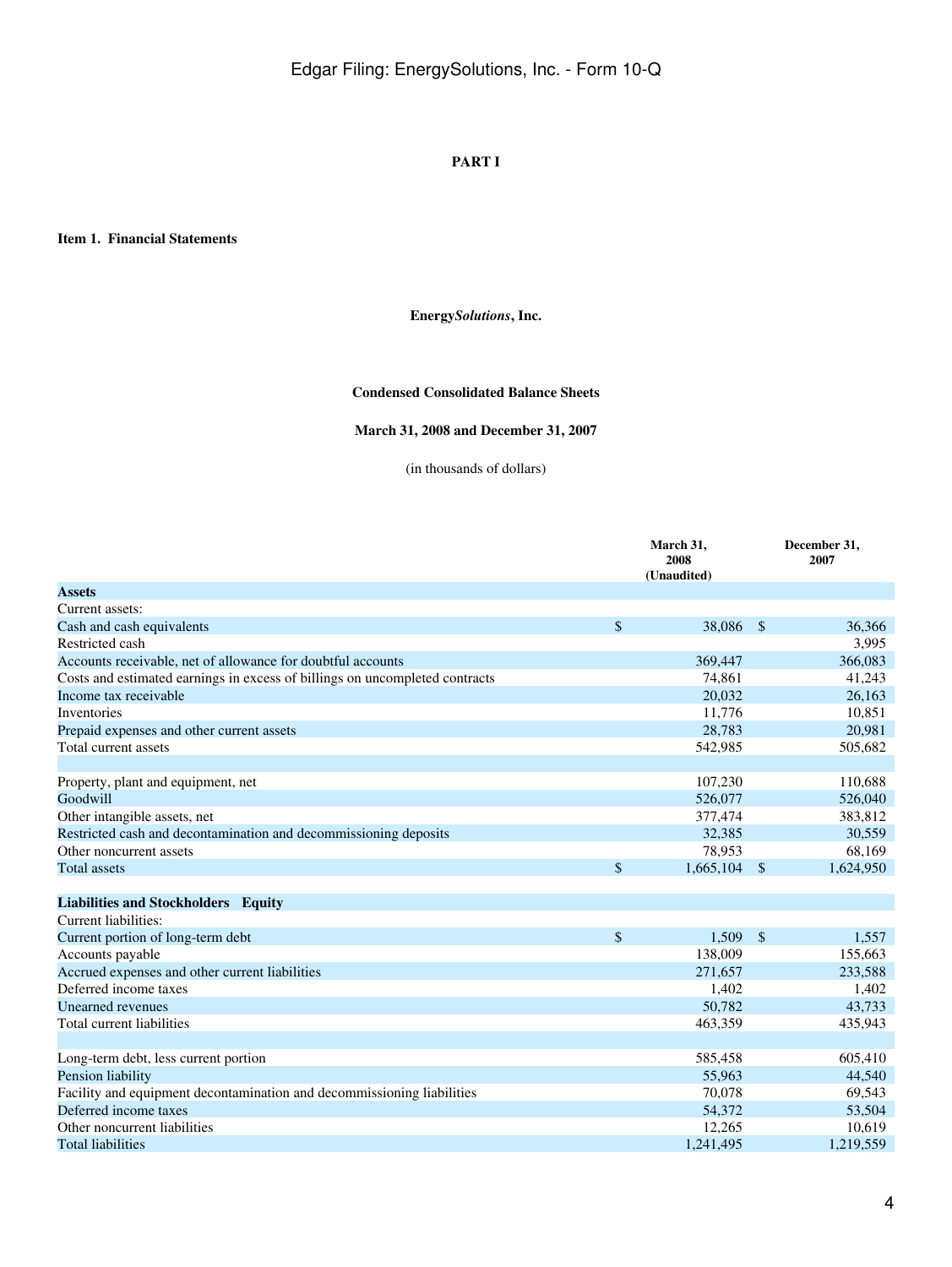| Minority interests                                                                        | 604             | 68        |
|-------------------------------------------------------------------------------------------|-----------------|-----------|
| Commitments and contingencies                                                             |                 |           |
|                                                                                           |                 |           |
| Stockholders equity:                                                                      |                 |           |
| Preferred stock, \$0.01 par value, 100,000,000 shares authorized; no shares issued and    |                 |           |
| outstanding                                                                               |                 |           |
| Common stock, \$0.01 par value, 1,000,000,000 shares authorized; 88,303,500 shares issued |                 |           |
| and outstanding                                                                           | 883             | 883       |
| Additional paid-in capital                                                                | 471,372         | 471,075   |
| Accumulated other comprehensive loss                                                      | (3,337)         | (1,429)   |
| Capital deficiency                                                                        | (45,913)        | (65,206)  |
| Total stockholders equity                                                                 | 423,005         | 405,323   |
|                                                                                           |                 |           |
| Total liabilities and stockholders<br>equity                                              | \$<br>1,665,104 | 1.624.950 |

See accompanying notes to condensed consolidated financial statements.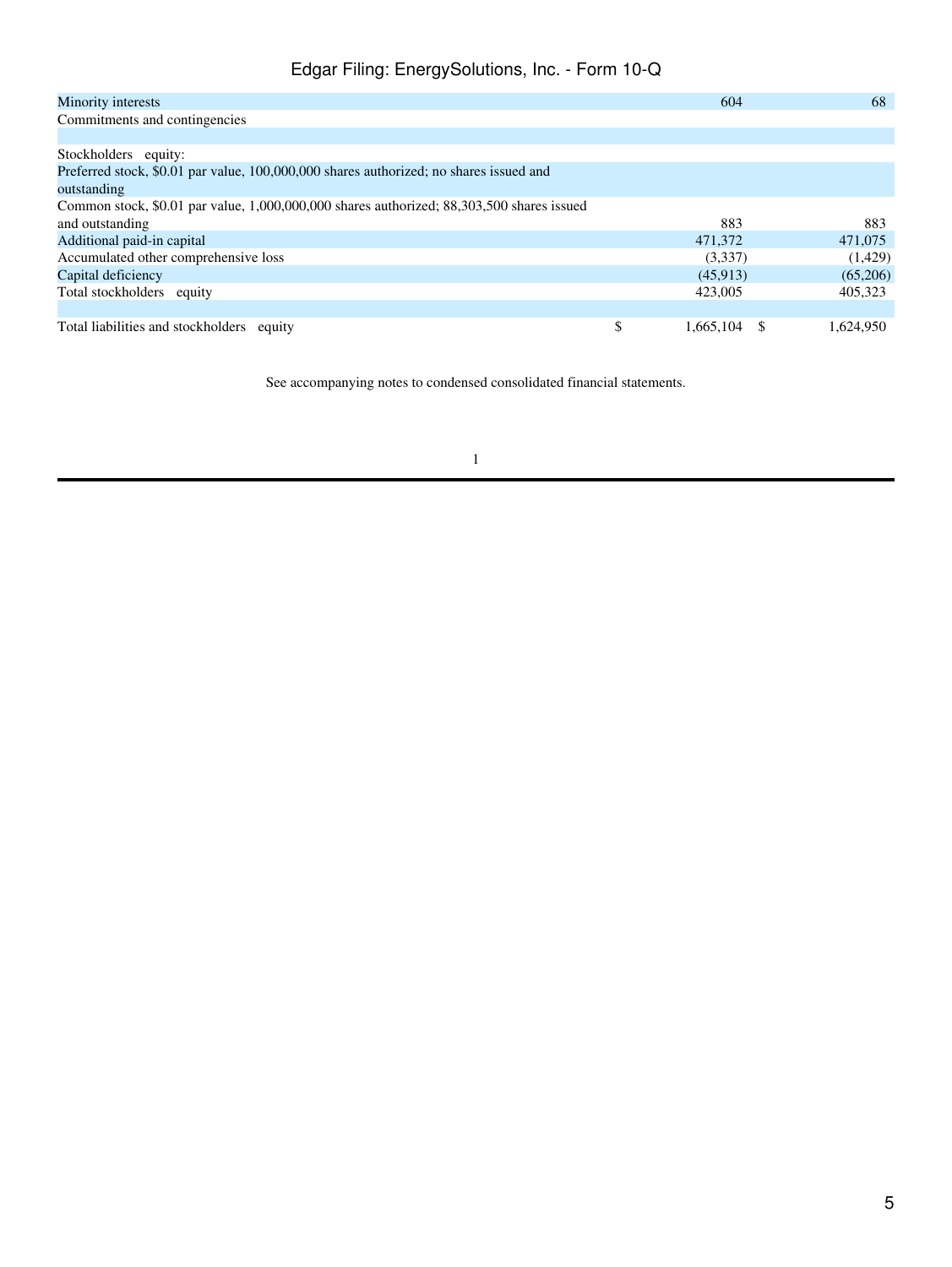## **Energy***Solutions***, Inc.**

## **Condensed Consolidated Statements of Operations and Comprehensive Income (Loss)**

## **Three Months Ended March 31, 2008 and 2007**

(in thousands of dollars, except per share information)

(Unaudited)

**Three Months Ended March 31,**

|                                                          |                   | 2008       |      | 2007       |  |  |
|----------------------------------------------------------|-------------------|------------|------|------------|--|--|
| Revenues                                                 | \$                | 501,753    | \$   | 114,151    |  |  |
| Cost of revenues                                         |                   | 428,770    |      | 83,357     |  |  |
| Gross profit                                             |                   | 72,983     |      | 30,794     |  |  |
| Selling, general and administrative expenses             |                   | 28,590     |      | 28,328     |  |  |
| Income from operations                                   |                   | 44,393     |      | 2,466      |  |  |
| Interest expense                                         |                   | 11,660     |      | 15,370     |  |  |
| Other income (expenses), net                             |                   | (2,061)    |      | 148        |  |  |
| Income (loss) before income taxes and minority interests |                   | 30,672     |      | (12,756)   |  |  |
| Minority interests                                       |                   | 195        |      |            |  |  |
| Income tax expense (benefit)                             |                   | 11,184     |      | (2, 412)   |  |  |
| Net income (loss)                                        | \$                | 19,293     | \$   | (10, 344)  |  |  |
| Net income per share - see note 6:                       |                   |            |      |            |  |  |
| <b>Basic</b>                                             | $\boldsymbol{\$}$ | 0.22       |      |            |  |  |
| Diluted                                                  | \$                | 0.22       |      |            |  |  |
| Shares used to calculate net income per share:           |                   |            |      |            |  |  |
| <b>Basic</b>                                             |                   | 88,303,500 |      |            |  |  |
| Diluted                                                  |                   | 88,310,022 |      |            |  |  |
| Pro forma net loss per share - see note 6:               |                   |            |      |            |  |  |
| <b>Basic</b>                                             |                   |            | \$   | (0.11)     |  |  |
| Diluted                                                  |                   |            | \$   | (0.11)     |  |  |
| Shares used to calculate pro forma net loss per share:   |                   |            |      |            |  |  |
| <b>Basic</b>                                             |                   |            |      | 75,150,000 |  |  |
| Diluted                                                  |                   |            |      | 75,150,000 |  |  |
| Cash dividends declared per common share                 | \$                | 0.025      | \$   |            |  |  |
|                                                          |                   |            |      |            |  |  |
| Comprehensive income (loss):                             |                   |            |      |            |  |  |
| Net income (loss)                                        | $\$\,$            | 19,293     | $\$$ | (10, 344)  |  |  |
| Foreign currency translation adjustment                  |                   | 204        |      | 66         |  |  |
| Change in unrecognized actuarial loss                    |                   | (2,113)    |      |            |  |  |
| Comprehensive income (loss)                              | \$                | 17,384     | \$   | (10,278)   |  |  |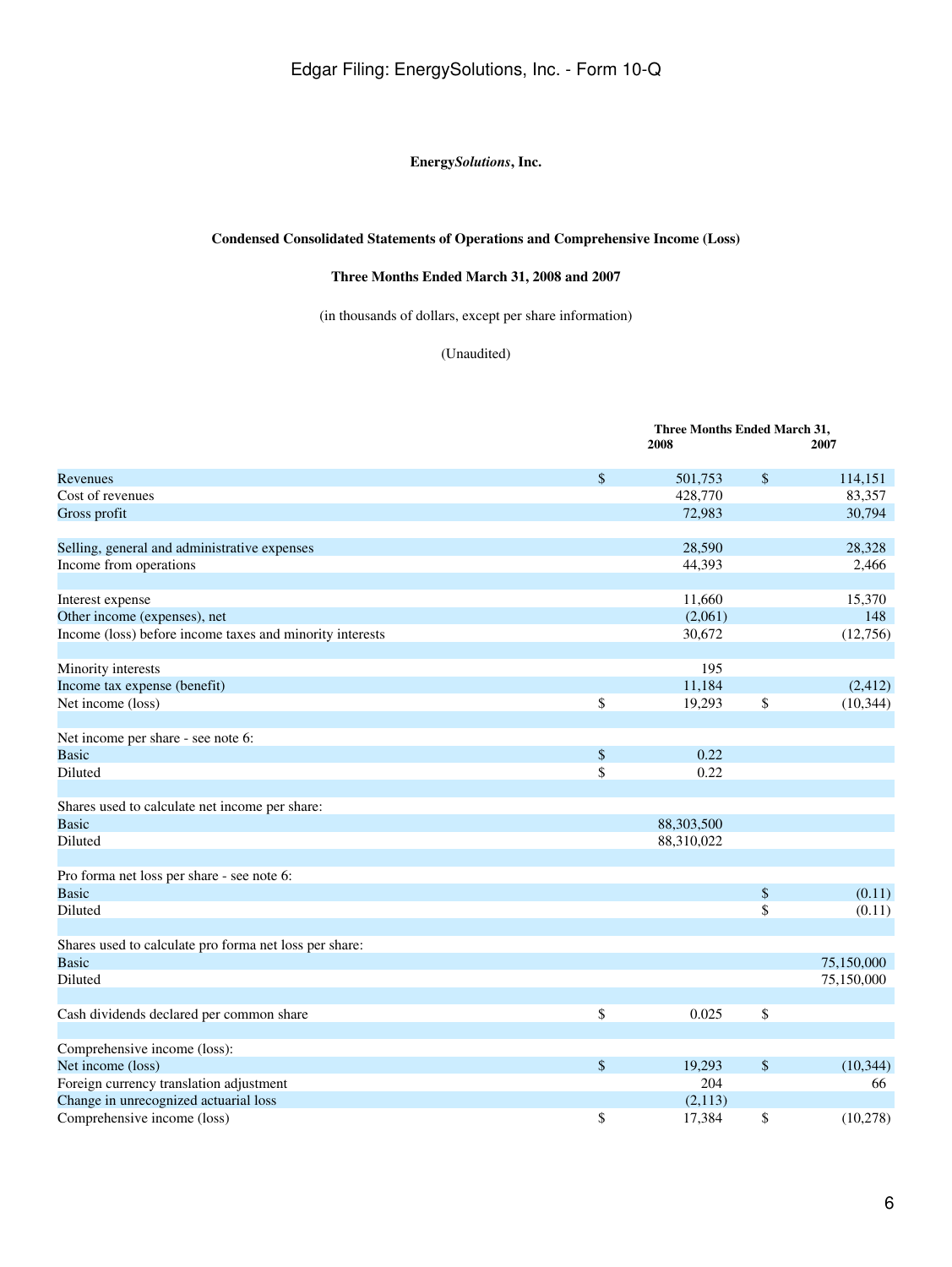See accompanying notes to condensed consolidated financial statements.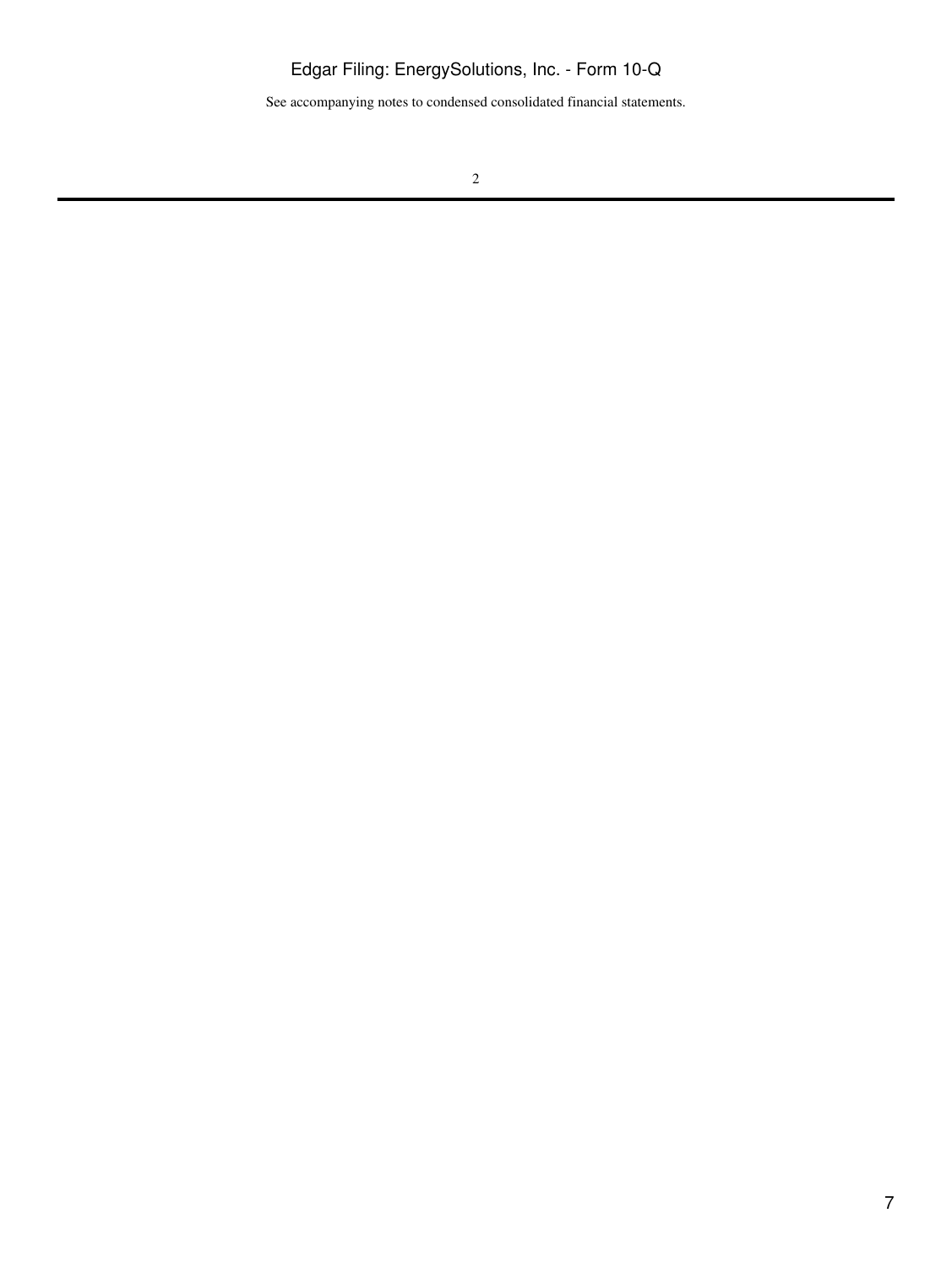## **Energy***Solutions***, Inc.**

## **Condensed Consolidated Statements of Cash Flows**

# **Three Months Ended March 31, 2008 and 2007**

(in thousands of dollars)

### (Unaudited)

|                                                                                          | Three Months Ended March 31, |                 |  |
|------------------------------------------------------------------------------------------|------------------------------|-----------------|--|
|                                                                                          | 2008                         | 2007            |  |
| <b>Cash flows from operating activities</b>                                              |                              |                 |  |
| Net income (loss)                                                                        | \$<br>19,293                 | \$<br>(10, 344) |  |
| Adjustments to reconcile net income (loss) to net cash provided by operating activities: |                              |                 |  |
| Minority interest income                                                                 | 195                          |                 |  |
| Depreciation and amortization                                                            | 11,818                       | 9,374           |  |
| Equity-based compensation expense                                                        | 2,551                        | 876             |  |
| Deferred income taxes                                                                    | 1,229                        |                 |  |
| Amortization of debt financing fees and debt discount                                    | 717                          | 476             |  |
| Loss on disposal of property, plant and equipment                                        | 124                          |                 |  |
| Unrealized loss on derivative contracts                                                  | 2,842                        | 270             |  |
| Recoveries of doubtful accounts                                                          | (113)                        | (127)           |  |
| Changes in operating assets and liabilities:                                             |                              |                 |  |
| Accounts receivable                                                                      | (3,131)                      | 8,757           |  |
| Costs and estimated earnings in excess of billings on uncompleted contracts              | (33, 497)                    | 7,124           |  |
| Income tax receivable                                                                    | 6,131                        | (2,142)         |  |
| Inventories                                                                              | (903)                        | (1,207)         |  |
| Prepaid expenses and other current assets                                                | (7, 722)                     | (504)           |  |
| Accounts payable                                                                         | (17, 882)                    | (11, 549)       |  |
| Accrued expenses and other current liabilities                                           | 32,885                       | 3,095           |  |
| Unearned revenues                                                                        | 7,051                        | (8,952)         |  |
| Facility and equipment decontamination and decommissioning liabilities                   | 393                          | 389             |  |
| Restricted cash and decontamination and decommissioning deposits                         | 2,248                        | 37,359          |  |
| Other noncurrent assets                                                                  | (11,982)                     | (789)           |  |
| Other noncurrent liabilities                                                             | 13,417                       | 356             |  |
| Net cash provided by operating activities                                                | 25,664                       | 32,462          |  |
| <b>Cash flows from investing activities</b>                                              |                              |                 |  |
| Purchases of businesses, net of cash acquired                                            |                              | (15, 110)       |  |
| Purchases of property, plant and equipment                                               | (1,280)                      | (1,743)         |  |
| Net cash used in investing activities                                                    | (1,280)                      | (16, 853)       |  |
|                                                                                          |                              |                 |  |
| <b>Cash flows from financing activities</b>                                              |                              |                 |  |
| Repayments of long-term debt                                                             | (20,000)                     | (12,000)        |  |
| Net borrowings (repayments) under revolving credit facility                              |                              | (1,500)         |  |
| Dividends/distributions to stockholders                                                  | (2,208)                      | (2,633)         |  |
| Distributions to minority interests partners                                             | (131)                        |                 |  |
| Repayments of capital lease obligations                                                  | (396)                        | (241)           |  |
| Debt financing fees                                                                      |                              | (1,095)         |  |
| Net cash used in financing activities                                                    | (22, 735)                    | (17, 469)       |  |
|                                                                                          |                              |                 |  |
| Effect of exchange rate on cash                                                          | 71                           | 66              |  |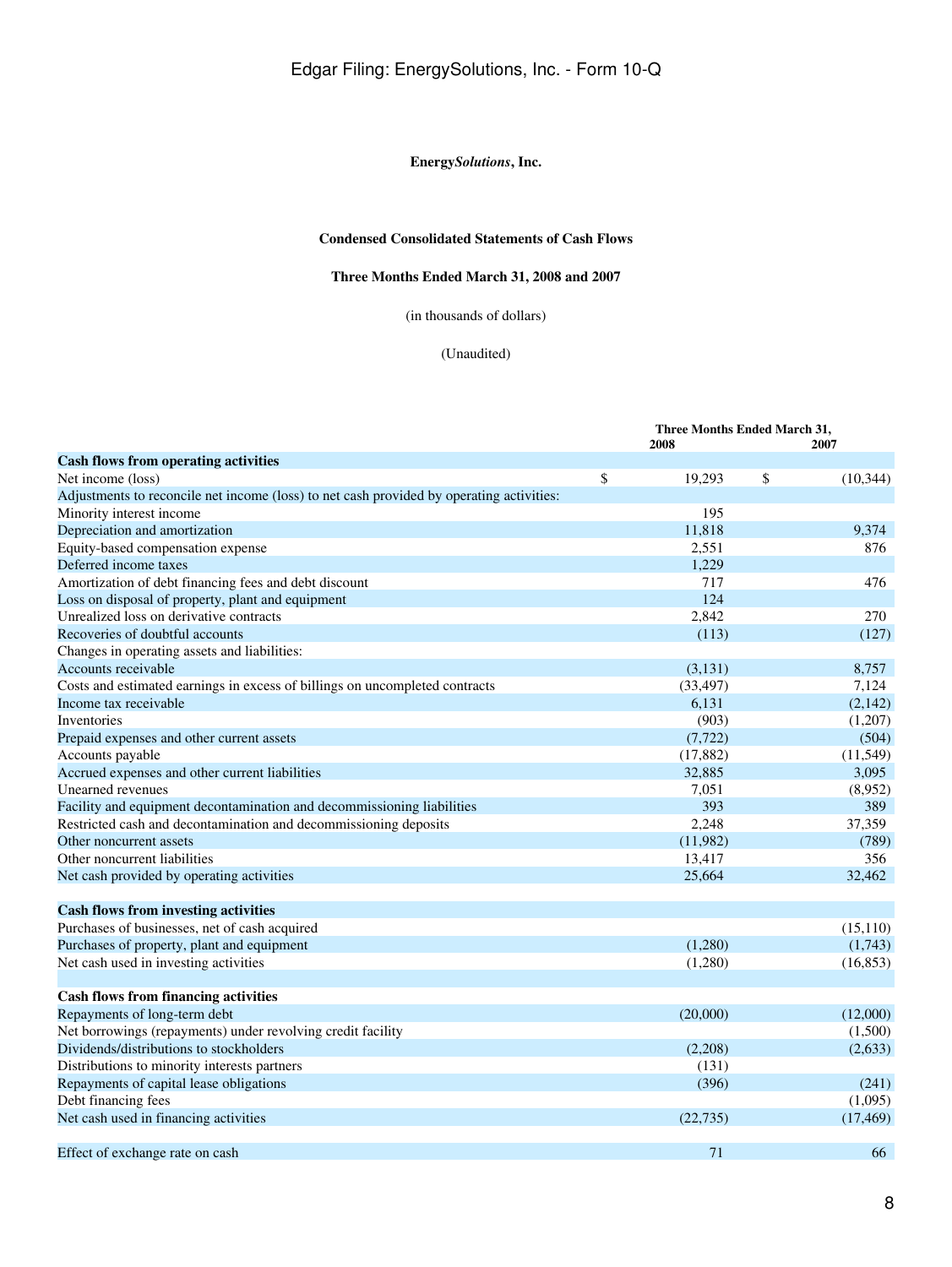| Net increase (decrease) in cash and cash equivalents | 1.720  | (1,794) |
|------------------------------------------------------|--------|---------|
| Cash and cash equivalents, beginning of period       | 36,366 | 4.641   |
| Cash and cash equivalents, end of period             | 38,086 | 2.847   |

See accompanying notes to condensed consolidated financial statements.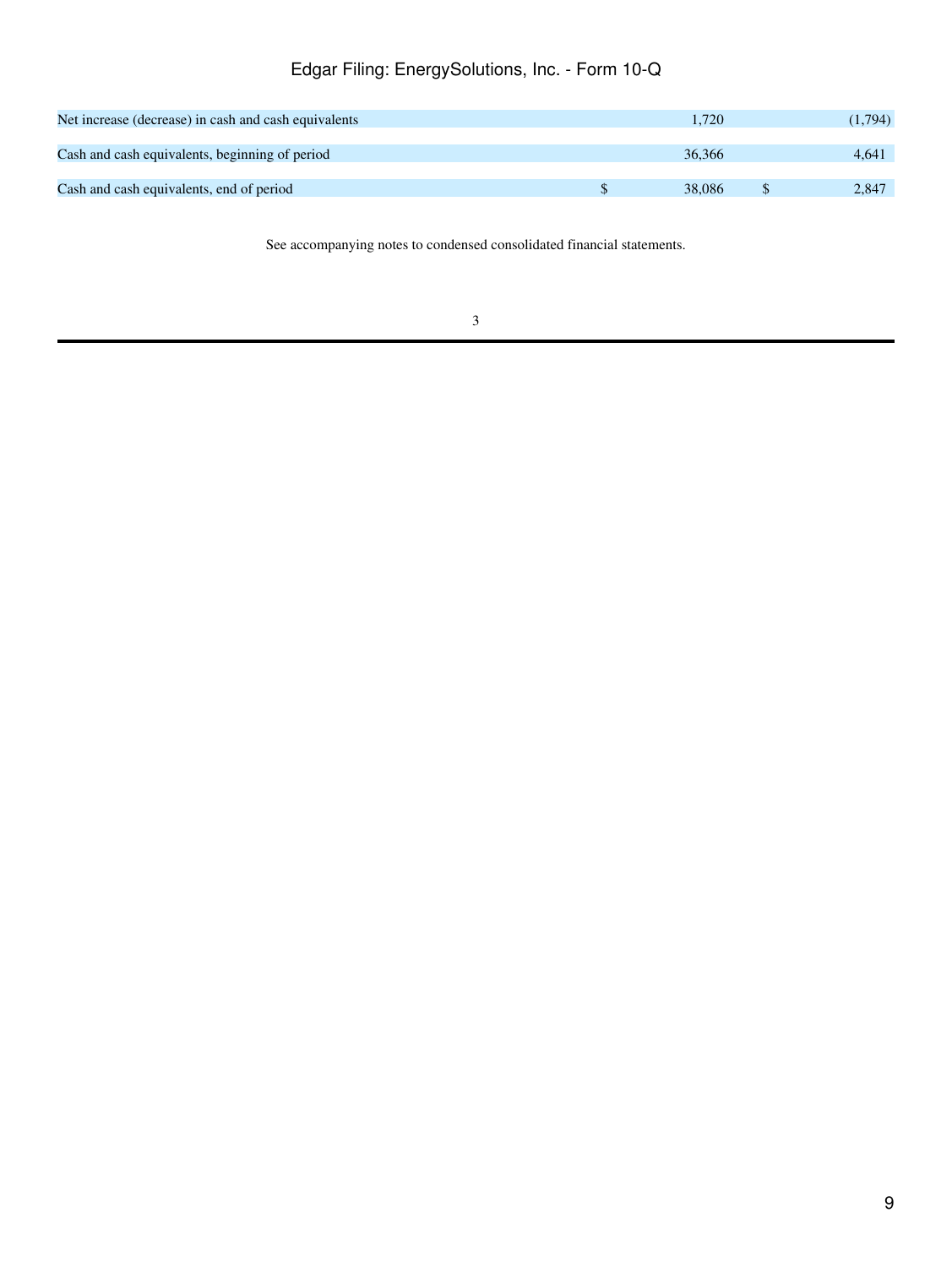#### **Energy***Solutions***, Inc.**

### **Notes to Condensed Consolidated Financial Statements**

(Unaudited)

#### **(1) Description of Business**

Envirocare of Utah, Inc., our predecessor, was formed in 1988 to operate a disposal facility for mixed waste, uranium mill tailings and Class A low-level radioactive waste in Clive, Utah. In January 2005, our predecessor converted to a limited liability company, Envirocare of Utah, LLC (Envirocare). Immediately thereafter, the sole member of Envirocare sold all of its member interest to ENV Holdings LLC, our former parent and current majority stockholder. In 2006, we changed our name from Envirocare of Utah, LLC to Energy*Solutions*, LLC (we, our, Energy*Solutions* or the Company). Since 2005, we have expanded and diversified our operations through a series of strategic acquisitions, including the Decontamination and Decommissioning (D&D) division of Scientech, LLC (Scientech) in October 2005, BNG America, LLC (BNGA) in February 2006, Duratek, Inc. (Duratek) in June 2006, Safeguard International Solutions, Ltd. (Safeguard) in December 2006, Parallax, Inc. (Parallax) in January 2007, Reactor Sites Management Company Limited (RSMC) in June 2007, NUKEM Corporation (NUKEM) in July 2007, and Monserco Limited (Monserco) in December 2007. The operations of such acquisitions are included in our results of operations from the dates of acquisitions.

We provide our services through four segments: Federal Services; Commercial Services; Logistics, Processing and Disposal (LP&D), and International. Our Federal Services segment derives revenues from U.S. government customers for the management and operation or clean-up of facilities with radioactive materials. Our U.S. government customers are primarily individual offices, departments and administrations within the U.S. Department of Energy ( DOE) and U.S. Department of Defense ( DOD ). Our Commercial Services segment provides a broad range of on-site services, including D&D, to commercial customers. Our commercial customers include power and utility companies, pharmaceutical companies, research laboratories, universities, industrial facilities and other commercial entities with nuclear materials, as well as state agencies in the United States. Our LP&D segment provides a broad range of logistics, transportation, processing and disposal services to government and commercial customers. This segment also operates our facilities for the safe processing and disposal of radioactive materials, including a facility in Clive, Utah, four facilities in Tennessee and two facilities in Barnwell, South Carolina. Our International segment derives revenues primarily through contracts with the Nuclear Decommissioning Authority (NDA) in the UK. RSMC, through its subsidiary Magnox Electric Ltd., holds the contracts and licenses to operate and decommission 10 nuclear sites with 22 reactors in the UK on behalf of the NDA, the government body responsible for the clean up and decommissioning of the UK nuclear sites.

On November 20, 2007, the date of the completion of our initial public offering, we completed our conversion to a corporate structure whereby Energy*Solutions*, LLC converted to Energy*Solutions*, Inc. As a result, the sole member of Energy*Solutions*, LLC contributed its membership equity interest for 75.2 million shares of \$0.01 par value common stock of Energy*Solutions*, Inc. Energy*Solutions*, Inc. is now organized and existing under the General Corporation Law of the State of Delaware.

#### **(2) Basis of Presentation**

The accompanying unaudited condensed consolidated financial statements have been prepared in accordance with U.S. generally accepted accounting principles (GAAP) for interim financial information and Article 10 of Regulation S-X. Accordingly, they do not include all of the information and footnotes required by GAAP for complete financial statements. In the opinion of management, all adjustments, consisting only of normal recurring accruals, considered necessary for a fair presentation have been included. These unaudited condensed consolidated financial statements should be read in conjunction with the audited consolidated financial statements and notes thereto contained in our Annual Report on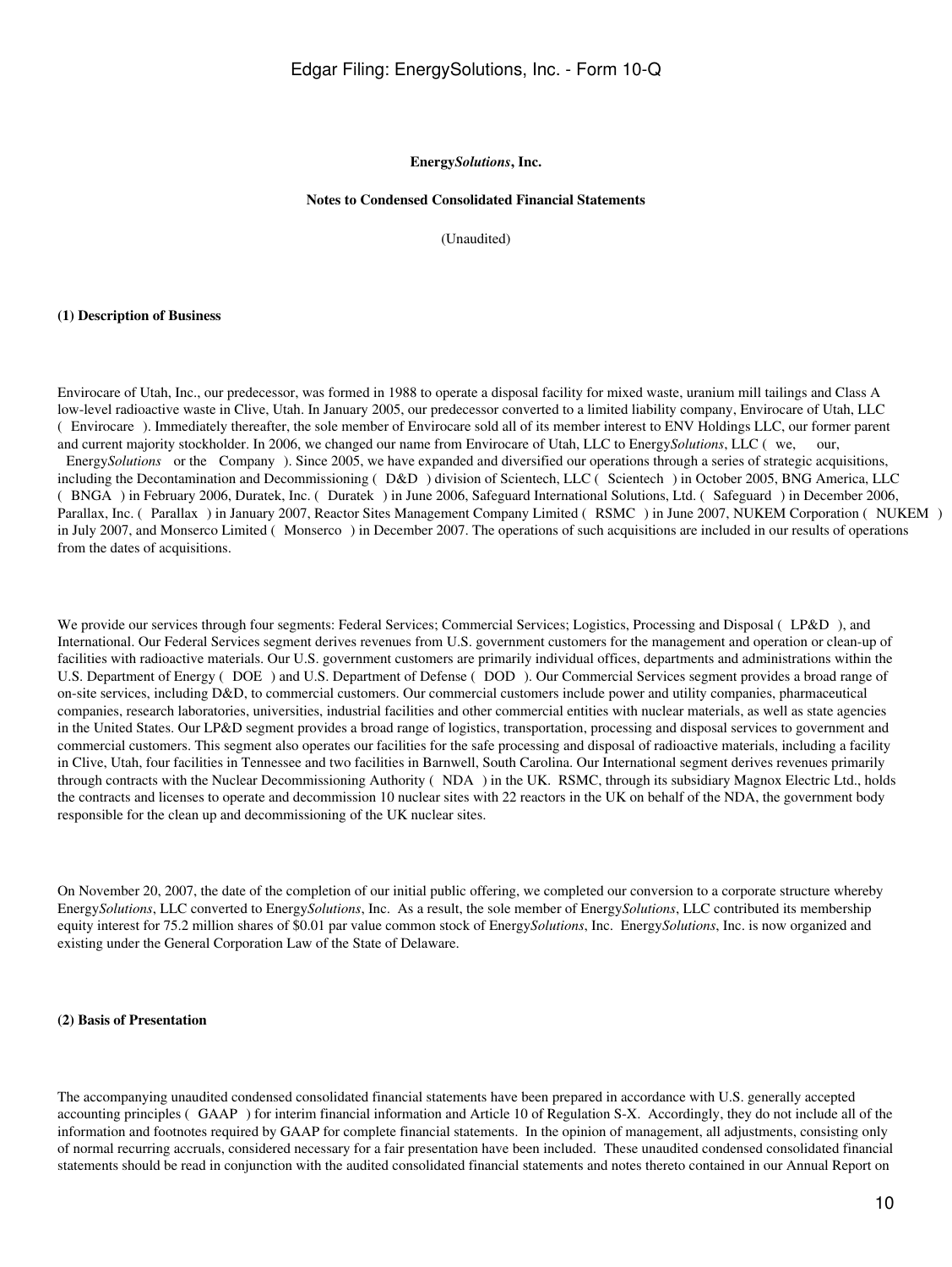Form 10-K for the year ended December 31, 2007 filed with the Securities and Exchange Commission on March 28, 2008.

The preparation of financial statements in conformity with GAAP requires management to make estimates and assumptions that affect the reported amounts of assets and liabilities at the date of the financial statements and the reported amounts of revenues and expenses during the reporting period. Actual results could differ from these estimates. The results of operations for the three months ended March 31, 2008 are not necessarily indicative of results that can be expected for the full year.

Effective March 14, 2008, we obtained majority voting rights for one of our minority-owned joint ventures. Accordingly, we have reported its operations in our consolidated financial statements from March 14, 2008. We record minority interest income which reflects the portion of the earnings of operations which are applicable to other minority interest partners.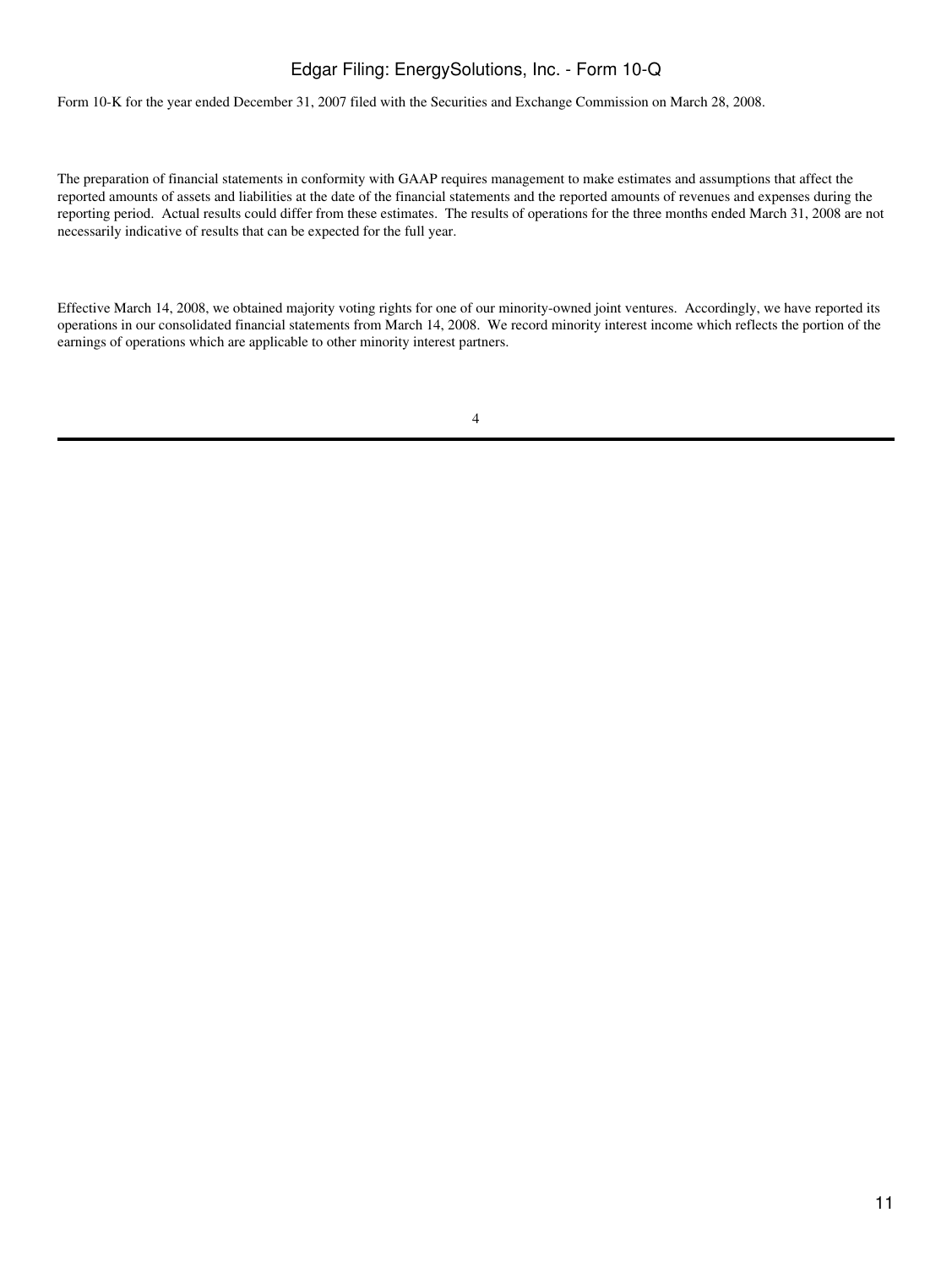#### **Energy***Solutions***, Inc.**

### **Notes to Condensed Consolidated Financial Statements**

(Unaudited)

#### **(3) Inventories**

### Inventories consist of the following as of March 31, 2008 and December 31, 2007:

|                    | March 31,<br>2008 |                           |    | December 31,<br>2007 |  |
|--------------------|-------------------|---------------------------|----|----------------------|--|
|                    |                   | (in thousands of dollars) |    |                      |  |
| Parts and supplies |                   | 871                       | \$ | 892                  |  |
| Work in process    |                   |                           |    | 2,904                |  |
| Finished goods     |                   | 10,905                    |    | 7,055                |  |
|                    |                   | 11.776                    |    | 10,851               |  |

### **(4) Senior Credit Facilities**

On June 7, 2006, we entered into a five-year, \$75.0 million revolving credit facility, seven-year, \$770.0 million term loan facilities and a seven-year, \$25.0 million synthetic letter of credit facility. The revolving credit facility includes a sublimit of \$60.0 million for letters of credit, of which \$18.2 million were issued as of March 31, 2008. The credit agreements governing these facilities were amended on February 9, 2007 to increase the size of the synthetic letter of credit facility from \$25.0 million to \$100.0 million, of which \$99.9 million were issued as of March 31, 2008. The credit facilities are secured by substantially all of our assets.

Borrowings under the credit facilities bear interest at a base rate (the greater of the Prime Rate or 0.5% higher than the Federal Funds Rate) plus an applicable margin or, at our option, the London Interbank Offered Rates (LIBOR), adjusted for the Eurodollar reserve percentage, plus an applicable margin. The applicable margin for base rate and LIBOR loans is 2.25%. As of March 31, 2008, the interest rate of borrowings under the term loan facility is 7.1%.

During the three months ended March 31, 2008 and 2007, we made principal repayments totaling \$20.0 million and \$12.0 million on the outstanding term loans. During the three months ended March 31, 2008 and 2007, we made cash interest payments of \$11.8 million and \$15.0 million, respectively. As of March 31, 2008, we had no mandatory principal repayments due based on our excess cash flow; however, we had \$1.5 million of scheduled repayments due within the next 12 months.

We have entered into derivative contracts to help offset our exposure to movements in interest rates in relation to our variable rate debt. As of March 31, 2008, the interest rate derivative had a notional amount of \$480.0 million and a fair value liability of \$3.4 million. As of December 31, 2007, the interest rate derivative had a notional amount of \$491.0 million and a fair value liability of \$600,000. The interest rate derivative fair value liability is included in accrued expenses and other current liabilities in our condensed consolidated balance sheets.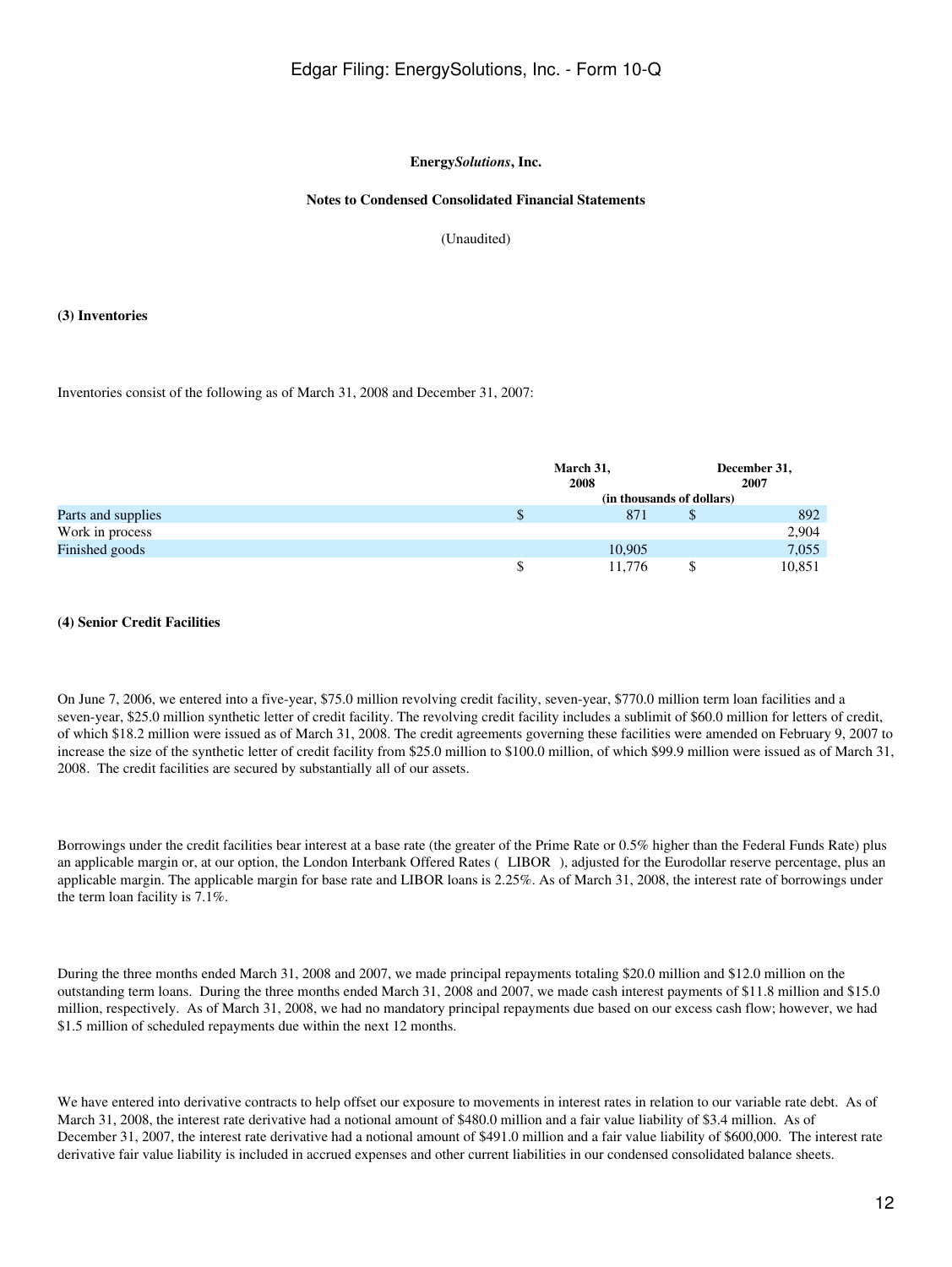### **(5) Income Taxes**

We recognized income tax expense of \$11.2 million for the three months ended March 31, 2008 based on an estimated annual effective tax rate on our consolidated operations of 36.6%. Prior to our reorganization on November 20, 2007, Energy*Solutions*, LLC operated as a limited liability company and was treated as a disregarded entity owned by a partnership for federal income tax purposes. Under applicable regulations, members of a limited liability company treated as a partnership are responsible for their individual income tax liabilities related to the limited liability company s results of operations. Accordingly, we have not previously provided for federal income taxes related to our results of operations, except to the extent of operations in our subsidiaries that are corporations. As a result, we recognized an income tax benefit of \$2.4 million for the three months ended March 31, 2007. During the three months ended March 31, 2008 and 2007 we made income tax payments of \$3.4 million and \$351,000, respectively.

For the three months ended March 31, 2008, we had no changes to our unrecognized tax benefits under FASB Interpretation No. 48, *Accounting for Uncertainty in Income Taxes-an interpretation of FASB Statement No. 109*. As of March 31, 2008, we had \$876,000 of unrecognized tax benefits, which are not expected to affect our annual effective tax rate in future years because they relate to acquired entities.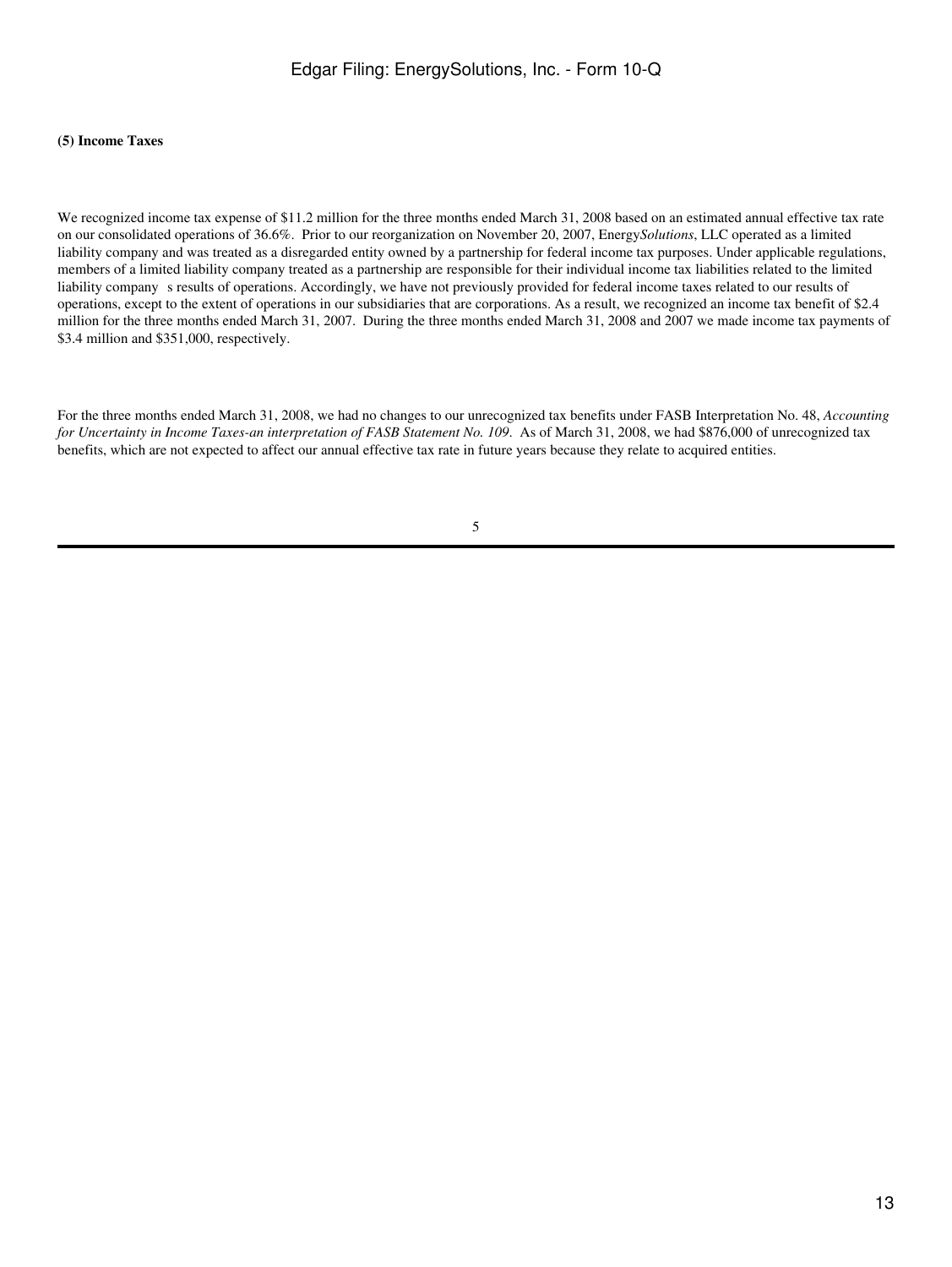#### **Energy***Solutions***, Inc.**

### **Notes to Condensed Consolidated Financial Statements**

(Unaudited)

#### **(6) Income (Loss) Per Share**

Basic net income per share is computed by dividing net income by the weighted-average number of common shares outstanding during the period. Diluted net income per share is computed by dividing net income by the weighted-average number of common shares outstanding during the period and potentially dilutive common stock equivalents. Potential common stock equivalents that have been issued by us relate to outstanding stock option and restricted stock awards and are determined using the treasury stock method.

Following our corporate reorganization, which occurred in connection with the completion of our initial public offering on November 20, 2007, we began conducting our business through Energy*Solutions*, Inc., a newly formed corporation and holding company. Historical net loss per share was not presented for the three months ended March 31, 2007 since we were structured as a limited liability company, had only one member and there were no ownership interests that were convertible into common stock or a common stock equivalent.

The pro forma net loss per share reflects the effects related to our reorganization from a limited liability company to a C corporation, the issuance of our common stock in connection with our initial public offering and an assumed effective tax rate of 38%.

The following table sets forth the calculations of basic and diluted net income (loss) per share:

|                                                  | For the Three Months Ended March 31,<br>2008<br>2007<br><b>Historical</b><br>Pro forma $(1)$ |    |            |  |  |
|--------------------------------------------------|----------------------------------------------------------------------------------------------|----|------------|--|--|
|                                                  | (in thousands of dollars,<br>except per share information)                                   |    |            |  |  |
| Basic:                                           |                                                                                              |    |            |  |  |
| Net income (loss)                                | \$<br>19.293                                                                                 | \$ | (7,909)    |  |  |
| Weighted average common shares                   | 88,303,500                                                                                   |    | 75,150,000 |  |  |
| Basic net income (loss) per share                | \$<br>0.22                                                                                   | \$ | (0.11)     |  |  |
| Diluted:                                         |                                                                                              |    |            |  |  |
| Net income (loss)                                | \$<br>19.293                                                                                 | \$ | (7,909)    |  |  |
| Weighted average common shares                   | 88,303,500                                                                                   |    | 75,150,000 |  |  |
| Shares issuable upon vesting of restricted stock | 6,522                                                                                        |    |            |  |  |
| Weighted average common shares - diluted         | 88,310,022                                                                                   |    | 75,150,000 |  |  |
| Diluted net income (loss) per share - diluted    | 0.22                                                                                         |    | (0.11)     |  |  |

<sup>(1)</sup> Pro forma net loss per share for the three months ended March 31, 2007 is adjusted to reflect (i) income tax benefit of \$4.8 million on our operations assuming our conversion to a C corporation had occurred on January 1, 2007 and assumes an effective annual tax rate of 38% and (ii) common stock outstanding assuming our reorganization from a limited liability company to a C corporation occurred on January 1, 2007.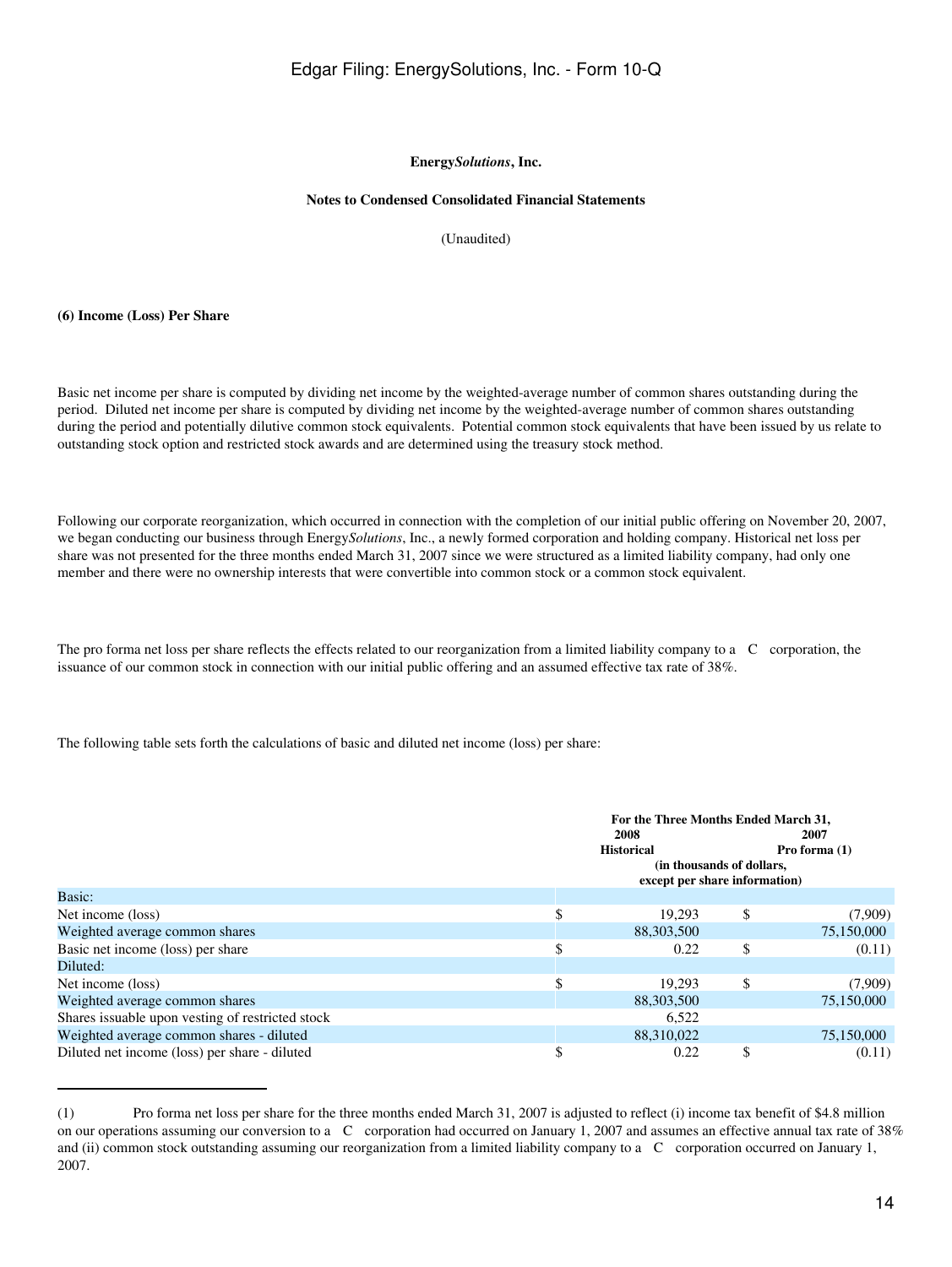## **(7) Equity-Based Compensation**

### *Profit Interests*

In prior years, certain members of our management were granted profit interest units in our majority owner in consideration for services rendered during the vesting period. These units do not represent ownership in our majority owner but rather these units entitle the holders to distributions from the majority owner if a distribution is paid. There were several classes of units granted and each successive class carries a lower priority on distributions. Certain units vest immediately upon grant and others vest over periods up to three years. We recognized \$281,000 and \$876,000 of compensation expense related to these profit interests for the three months ended March 31, 2008 and 2007, respectively. At March 31, 2008 there was unrecognized compensation expense related to these profit interests of \$676,000 with \$368,000 expected to be recognized in 2008 and \$308,000 expected to be recognized in 2009.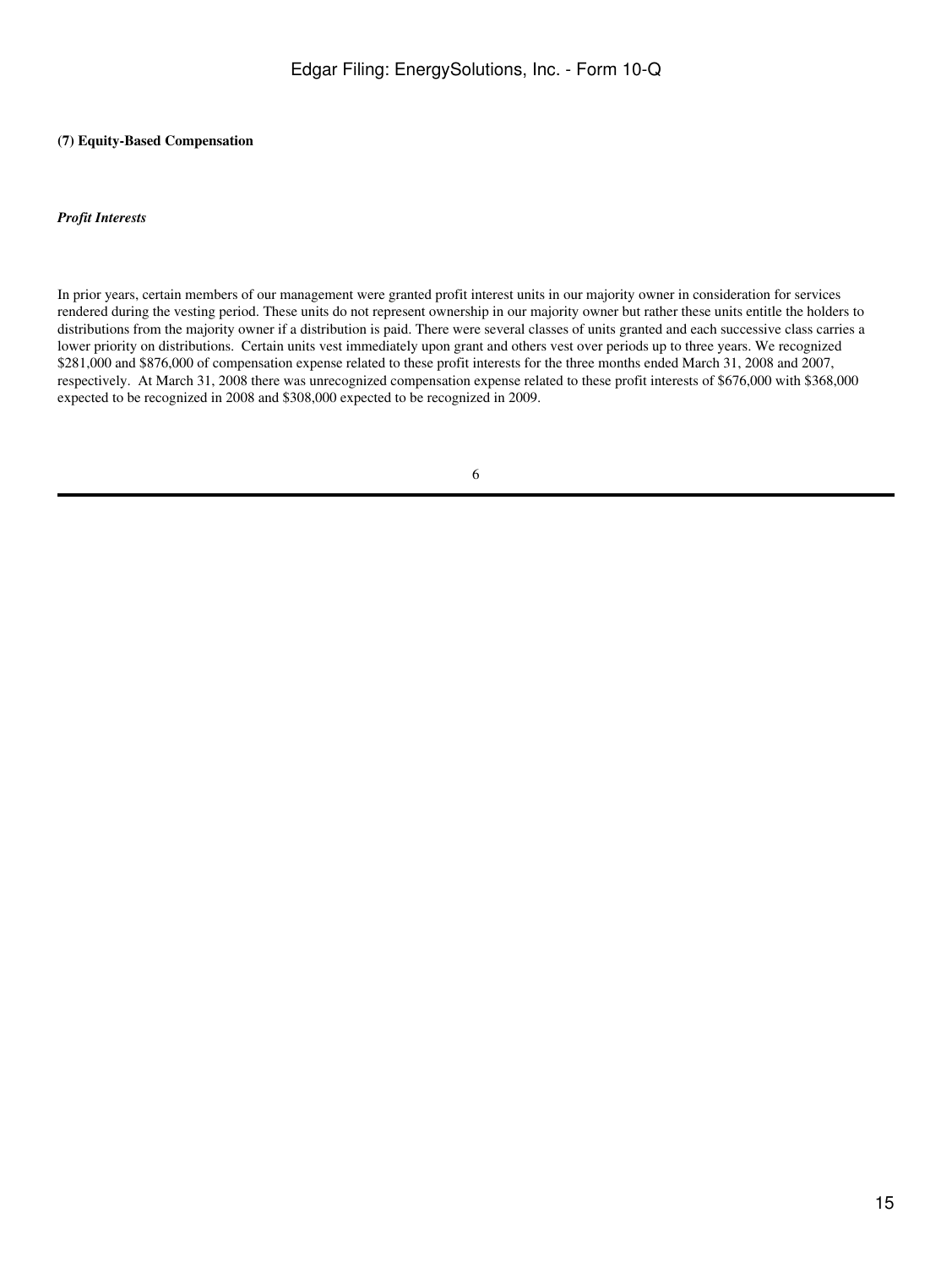#### **Energy***Solutions***, Inc.**

### **Notes to Condensed Consolidated Financial Statements**

(Unaudited)

#### *Stock Options and Restricted Stock*

In connection with our initial public offering, we adopted the Energy*Solutions*, Inc. 2007 Equity Incentive Plan (the Plan). The Plan authorizes our Board of Directors to grant equity awards to directors, officers, employees and consultants. The aggregate number of shares of common stock that may be issued pursuant to awards granted under the Plan is 10,440,000. We recorded non-cash compensation expense related to our stock option plan of \$2.3 million during the three months ended March 31, 2008. As of March 31, 2008, we had \$33.0 million of unrecognized compensation expense related to outstanding stock options, which will be recognized over a weighted-average period of 3.6 years. As of March 31, 2008, there was \$131,000 of unrecognized compensation cost related to non-vested restricted stock which is expected to be recognized over a weighted-average period of 2.6 years.

#### **(8) Segment Reporting and Business Concentrations**

We provide our services through four segments: Federal Services (FS), Commercial Services (CS), LP&D, and International. Prior to our acquisition of RSMC in 2007, we derived less than 3% of our revenues from our international operations. Accordingly, through the first quarter of 2007, we reported results from our international operations in our Commercial Services segment. Beginning with the second quarter of 2007, we began reporting results from our operations outside North America in a new International segment; goodwill and long-lived assets that were previously reported in other segments were reclassified to this new segment as appropriate.

The following table presents segment information as of and for the three months ended March 31, 2008 and 2007:

|                                      | As of and for the Three Months Ended March 31, 2008 |           |     |           |     |         |          |                                                   |                                                 |    |                     |
|--------------------------------------|-----------------------------------------------------|-----------|-----|-----------|-----|---------|----------|---------------------------------------------------|-------------------------------------------------|----|---------------------|
|                                      |                                                     | <b>FS</b> |     | <b>CS</b> |     | LP&D    |          | <b>International</b><br>(in thousands of dollars) | Corporate<br><b>Unallocated</b><br><b>Items</b> |    | <b>Consolidated</b> |
| Revenues from external customers (1) | -S                                                  | 44,587    | \$. | 30,595    | \$. | 54,115  | <b>S</b> | 372,456                                           | <sup>\$</sup>                                   | \$ | 501,753             |
| Income (loss) from operations        |                                                     | 6,348     |     | 9,644     |     | 16,324  |          | 30,105                                            | (18,028)                                        |    | 44,393              |
|                                      |                                                     |           |     |           |     |         |          |                                                   |                                                 |    |                     |
| Depreciation and amortization        |                                                     |           |     |           |     |         |          |                                                   |                                                 |    |                     |
| expense                              |                                                     | 107       |     | 499       |     | 5,387   |          | 2,344                                             | 3,481                                           |    | 11,818              |
|                                      |                                                     |           |     |           |     |         |          |                                                   |                                                 |    |                     |
| Goodwill                             |                                                     | 143.144   |     | 91,042    |     | 232,713 |          | 59,178                                            |                                                 |    | 526,077             |
| Other long-lived assets (2)          |                                                     | 31,809    |     | 27,290    |     | 248,915 |          | 103.728                                           | 72,962                                          |    | 484,704             |
| Purchase of property, plant and      |                                                     |           |     |           |     |         |          |                                                   |                                                 |    |                     |
| equipment                            |                                                     | 25        |     | 171       |     | 367     |          | 128                                               | 589                                             |    | 1,280               |
| Total assets (3)                     |                                                     | 247.532   |     | 164.438   |     | 586,103 |          | 521.199                                           | 145,832                                         |    | 1,665,104           |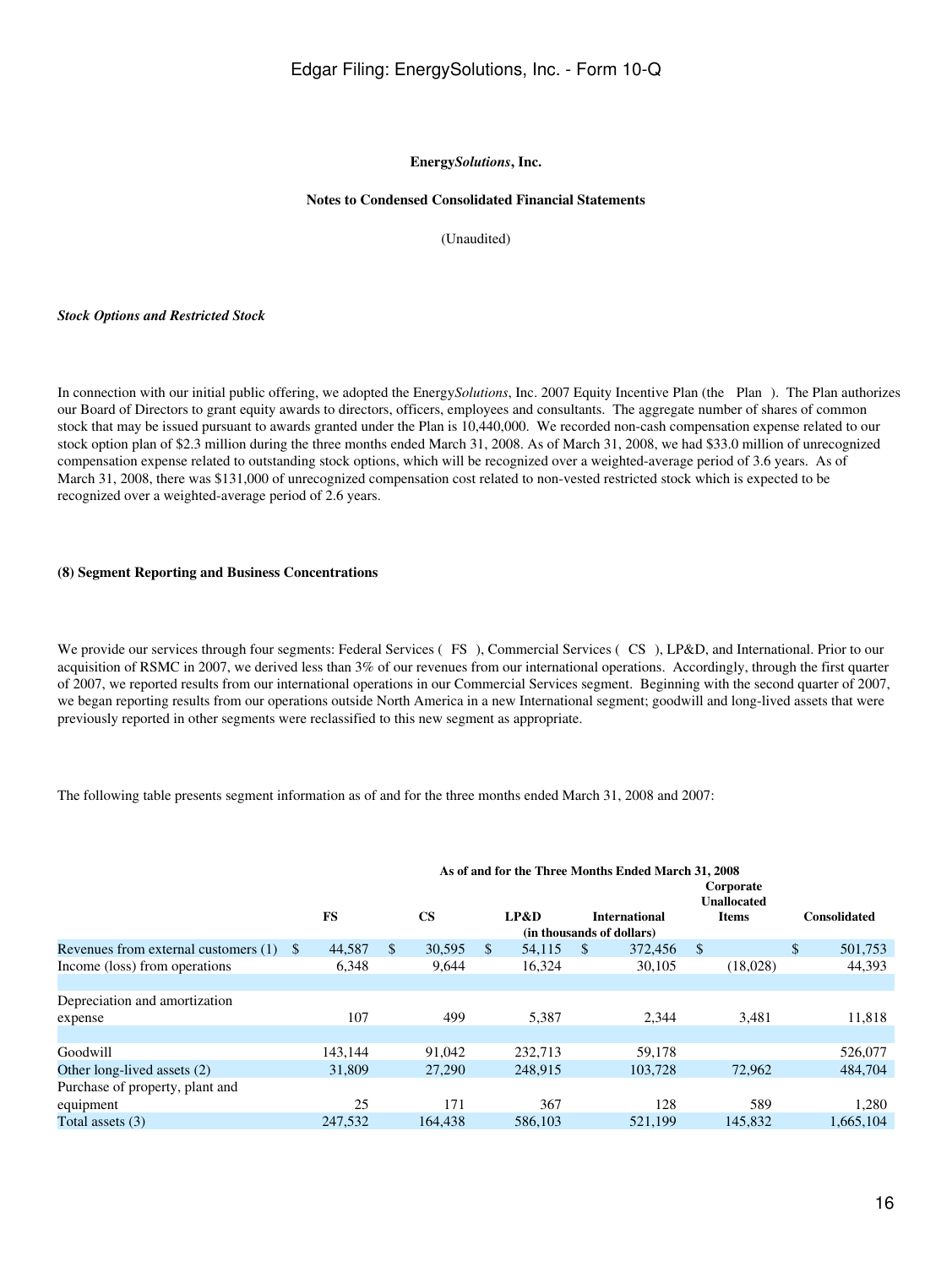|                                       | As of and for the Three Months Ended March 31, 2007<br>Corporate<br><b>Unallocated</b> |           |               |               |     |         |                                                   |              |    |                     |
|---------------------------------------|----------------------------------------------------------------------------------------|-----------|---------------|---------------|-----|---------|---------------------------------------------------|--------------|----|---------------------|
|                                       |                                                                                        | <b>FS</b> |               | $\mathbf{CS}$ |     | LP&D    | <b>International</b><br>(in thousands of dollars) | <b>Items</b> |    | <b>Consolidated</b> |
| Revenues from external customers (1)  | <sup>\$</sup>                                                                          | 34,927    | <sup>\$</sup> | 25.341        | \$. | 53,883  | <sup>\$</sup>                                     | \$           | \$ | 114,151             |
| Income (loss) from operations         |                                                                                        | 6,220     |               | 61            |     | 15,104  |                                                   | (18,919)     |    | 2,466               |
|                                       |                                                                                        |           |               |               |     |         |                                                   |              |    |                     |
| Depreciation and amortization expense |                                                                                        | 96        |               | 185           |     | 5,890   |                                                   | 3,203        |    | 9,374               |
|                                       |                                                                                        |           |               |               |     |         |                                                   |              |    |                     |
| Goodwill                              |                                                                                        | 142,618   |               | 97.913        |     | 231,340 |                                                   |              |    | 471.871             |
| Other long-lived assets (2)           |                                                                                        | 36.439    |               | 33,734        |     | 270.211 |                                                   | 78,565       |    | 418.949             |
| Purchase of property, plant and       |                                                                                        |           |               |               |     |         |                                                   |              |    |                     |
| equipment                             |                                                                                        |           |               | 69            |     | 774     |                                                   | 900          |    | 1.743               |
| Total assets $(3)$                    |                                                                                        | 219,010   |               | 168,307       |     | 601,282 |                                                   | 128,216      |    | 1,116,815           |
|                                       |                                                                                        |           |               |               |     |         |                                                   |              |    |                     |

<sup>(1)</sup> Intersegment revenues have been eliminated and are not material for the three months ended March 31, 2008 and 2007.

Revenues by segment represent revenues earned based on third-party billing to customers.

<sup>(2)</sup> Other long-lived assets include property, plant and equipment and other intangible assets.<br>
(3) Corporate unallocated assets relate primarily to income tax receivables, deferred tax assets (3) Corporate unallocated assets relate primarily to income tax receivables, deferred tax assets, deferred financing costs, prepaid expenses, property, plant and equipment that benefit the entire company and cash.

<sup>7</sup>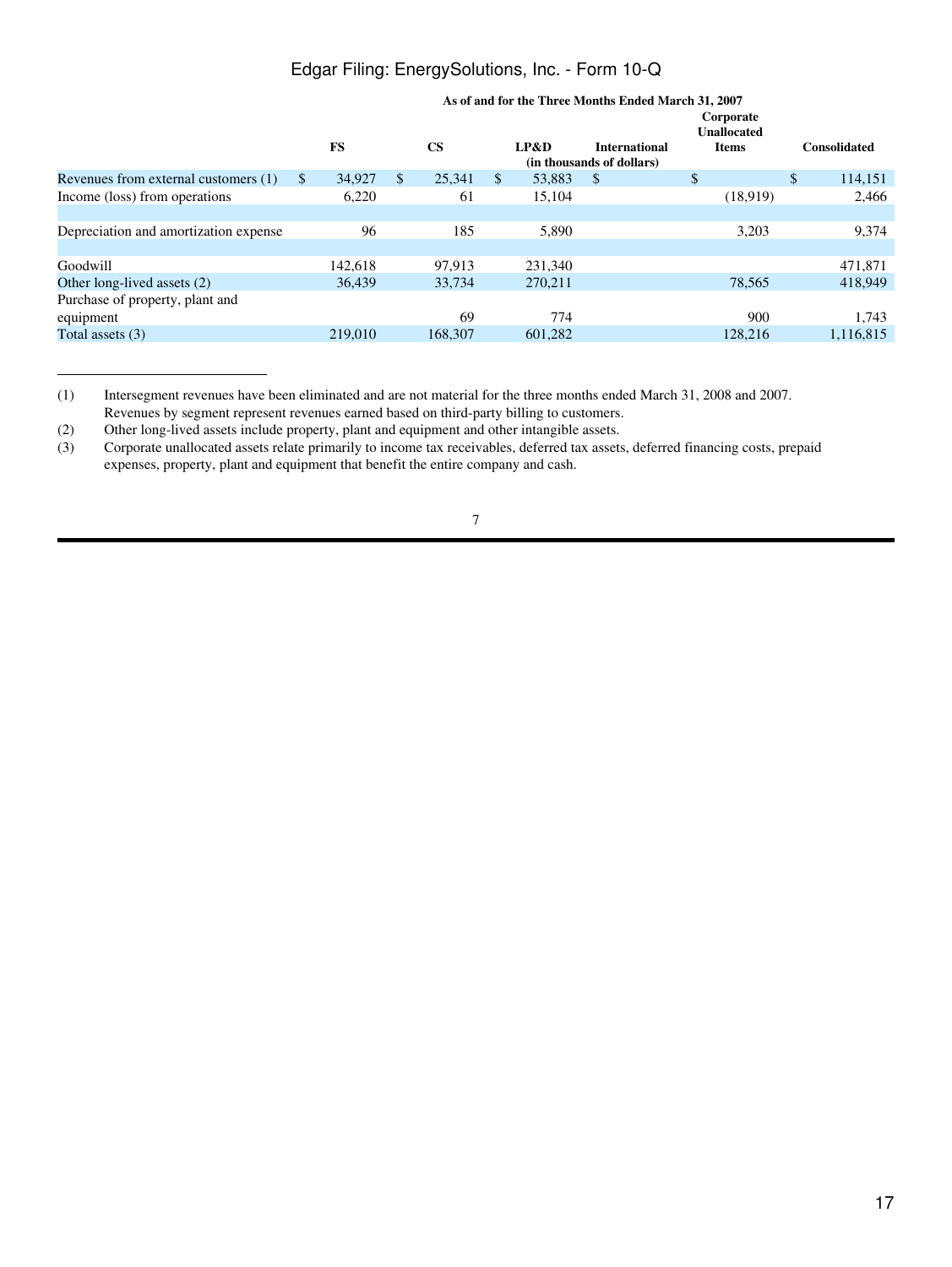## **Energy***Solutions***, Inc.**

### **Notes to Condensed Consolidated Financial Statements**

(Unaudited)

#### **(9) Commitments and Contingencies**

We may become subject to various claims and legal proceedings covering matters that may arise in the ordinary course of our business activities. As of March 31, 2008, we are not involved in any legal proceedings that would have a materially adverse effect on our consolidated financial position, operating results and cash flows.

#### **(10) Pension Plans**

Net periodic benefit costs for the three months ended March 31, 2008 consisted of the following (in thousands of dollars):

| Service cost                   | 12,661   |
|--------------------------------|----------|
| Interest cost                  | 46,686   |
| Expected return on plan assets | (52,027) |
|                                | 7.320    |

### **(11) Related Party Transactions**

#### *LLC Agreement*

Prior to our initial public offering, our parent entered into a limited liability company operating agreement (the LLC Agreement), which governed our operations. Under the LLC Agreement, ENV Holdings LLC was our sole member and owned all of the outstanding membership interests. Our parent created a board of managers of six persons to manage our company and our business affairs, and our parent had sole authority to designate each of the members of the board of managers. This agreement was terminated on November 20, 2007 in connection with the completion of our initial public offering.

Distributions were made by us to our parent at such times and in such amounts as were determined at our parent s sole discretion. During the three months ended March 31, 2007 we made distributions of \$2.6 million to ENV Holdings LLC.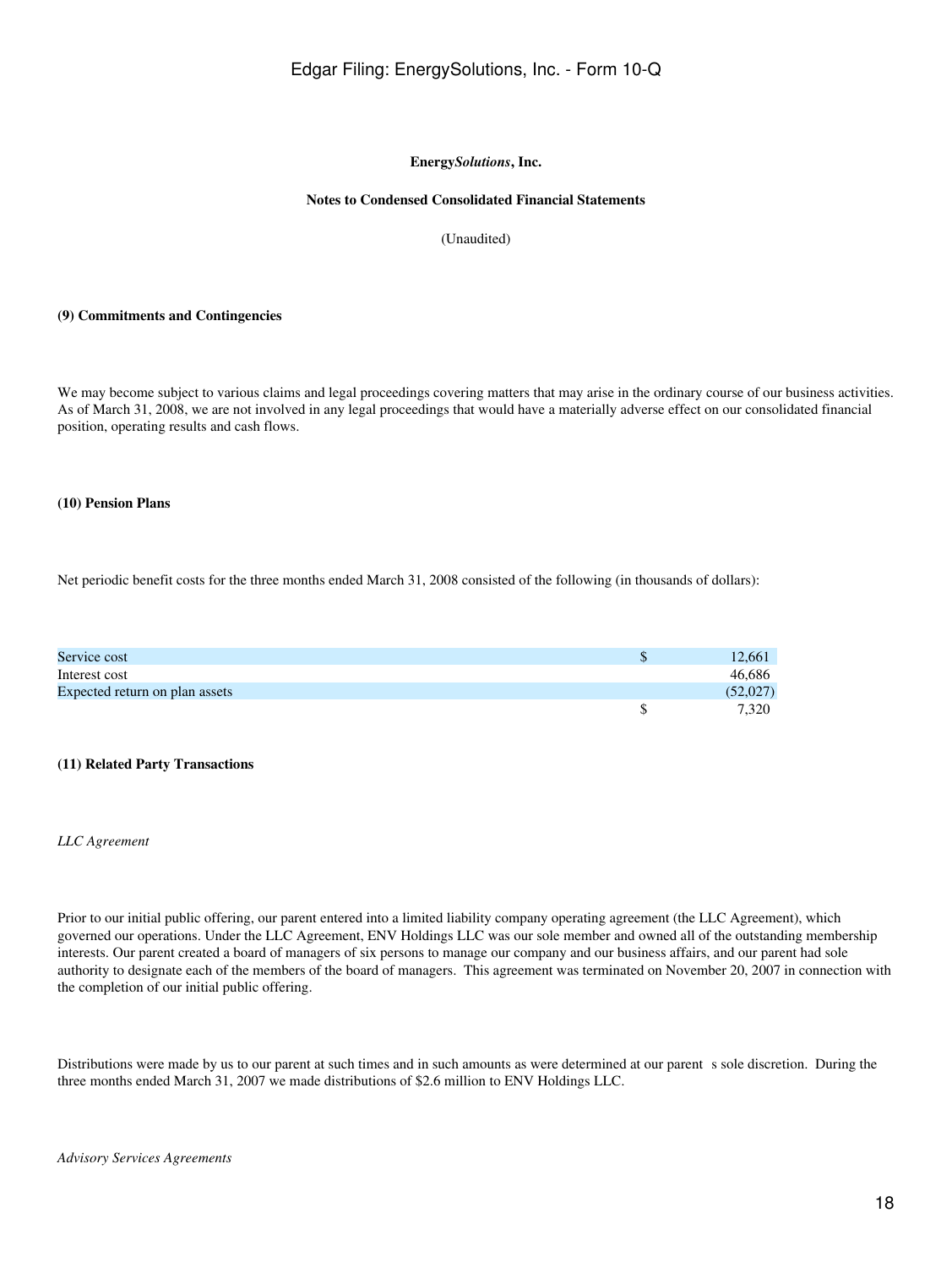On January 31, 2005, we entered into three separate advisory service agreements with Goldberg Lindsay & Co. LLC (Goldberg Lindsay), an affiliate of Lindsay Goldberg & Bessemer, L.P., Peterson Capital Inc. (Peterson Capital), an affiliate of Peterson Partners, L.P., and Creamer Investments, Inc. (Creamer Investments), an affiliate of our Chief Executive Officer, R Steve Creamer, and our Vice Chairman, J.I. Everest, II. Each advisory services agreement included indemnification provisions by us in favor of ENV Holdings and its affiliates. Pursuant to these respective advisory services agreements, Goldberg Lindsay, Peterson Capital and Creamer Investments each agreed to provide us with financial advisory, monitoring and oversight services.

We incurred fees to Goldberg Lindsay, Peterson Capital and Creamer Investments of \$500,000, \$88,000 and \$25,000, respectively, for management advisory services for the three months ended March 31, 2007. These advisory service agreements were terminated on November 20, 2007 in connection with the completion of our initial public offering.

#### **(12) Acquisitions**

The determination of the final purchase prices for RSMC, NUKEM and Monserco are preliminary and subject to potential adjustments related primarily to income taxes, which could impact their purchase price allocations. There were no significant changes to the purchase price allocations during the three months ended March 31, 2008 and we do not expect any changes to the purchase price allocations to materially increase or decrease depreciation or amortization expense.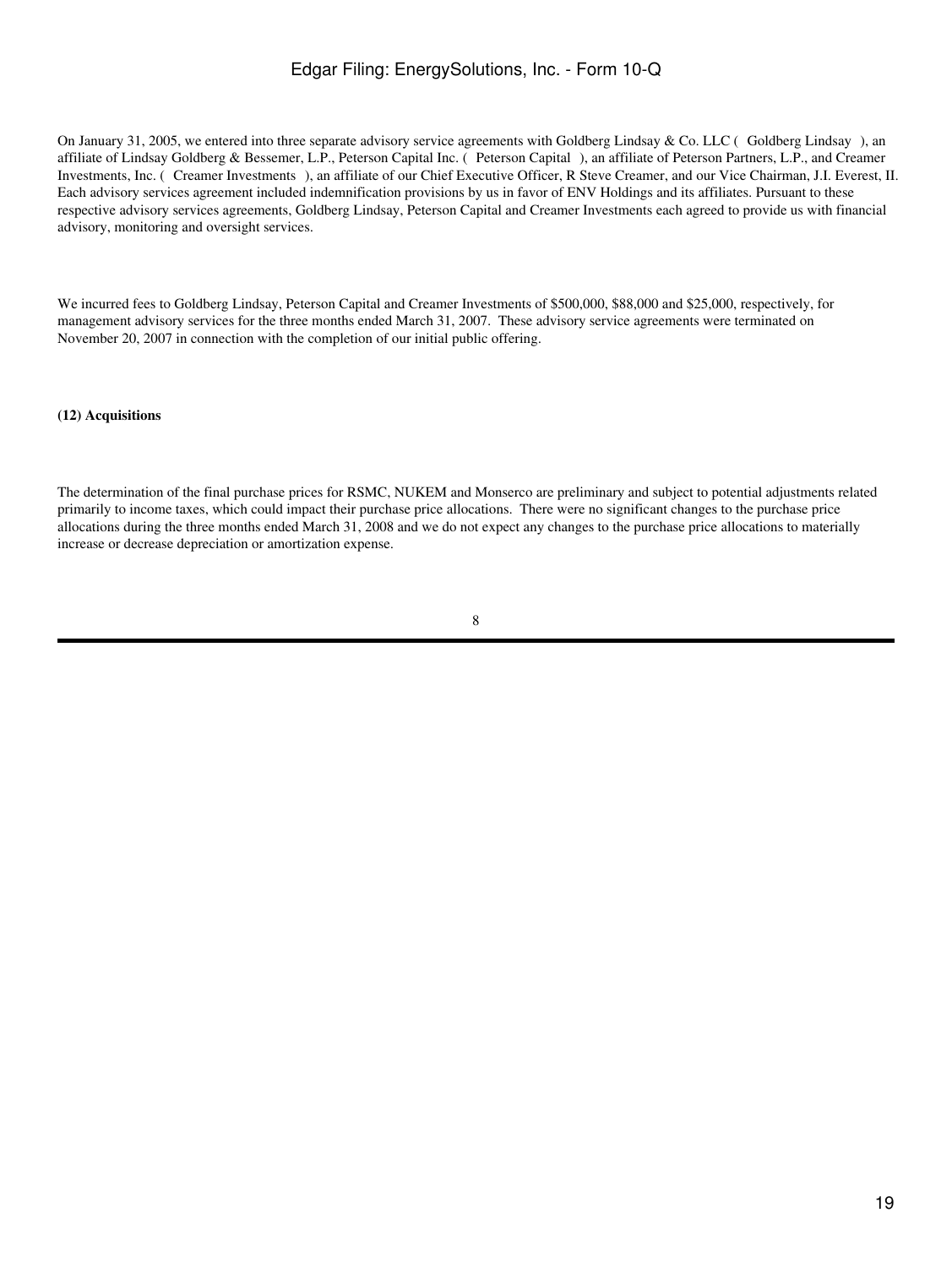#### <span id="page-19-0"></span>Item 2. Management s Discussion and Analysis of Financial Condition and Results of Operation.

*The following discussion and analysis of the financial condition and results of our operations should be read together with the condensed consolidated financial statements and the related notes of EnergySolutions included elsewhere in this Form 10-Q.*

#### **Cautionary Statement Regarding Forward-Looking Statements**

Certain statements made herein, including statements regarding our projected revenues, expenses and income and the implementation of strategic initiatives are forward-looking in nature. These forward-looking statements reflect current analysis of existing information and are subject to various risks and uncertainties. As a result, caution must be exercised in relying on forward-looking statements. Due to known and unknown risks, our actual results may differ materially from our expectations or projections.

While most risks affect only future revenues or expenses, some risks may relate to accruals that have already been reflected in earnings. Our failure to receive payments of accrued amounts or incurrence of liabilities in excess of amounts previously recognized, could result in a charge against future earnings.

Additional information concerning these and other factors can be found in our periodic filings with the Securities and Exchange Commission (the SEC), including the discussion under the heading Item 1A. Risk Factors in our Form 10-K filed March 28, 2008. These filings are available publicly on the SEC s website at www.sec.gov, on Energy*Solutions* website at www.energysolutions.com or upon request from Energy*Solutions* Investor Relations Department at ir@energysolutions.com. We disclaim any intent or obligation to update the forward-looking statements, whether as a result of new information, future events or otherwise.

#### **Overview**

We are a leading provider of specialized, technology-based nuclear services to governmental and commercial customers. Our customers rely on our expertise to address their needs throughout the lifecycle of their nuclear operations. Our broad range of nuclear services includes engineering, operation of nuclear reactors, in-plant support services, spent nuclear fuel management, decontamination and decommissioning (D&D), logistics, transportation, processing and disposal. We derive almost 100% of our revenues from the provision of nuclear services.

We provide our services through four segments: Federal Services; Commercial Services; Logistics, Processing and Disposal (LP&D), and International. Our Federal Services segment derives revenues from U.S. government customers for the management and operation or clean-up of facilities with radioactive materials. Our U.S. government customers are primarily individual offices, departments and administrations within the U.S. Department of Energy (DOE) and U.S. Department of Defense (DOD). Our Commercial Services segment provides a broad range of on-site services, including D&D, to commercial customers. Our commercial customers include power and utility companies, pharmaceutical companies, research laboratories, universities, industrial facilities and other commercial entities with nuclear materials, as well as state agencies in the United States. Our LP&D segment provides a broad range of logistics, transportation, processing and disposal services to governmental and commercial customers. This segment also operates our facilities for the safe processing and disposal of radioactive materials, including a facility in Clive, Utah, four facilities in Tennessee and two facilities in Barnwell, South Carolina. Our International segment derives revenues primarily through contracts with the Nuclear Decommissioning Authority (NDA) in the UK. RSMC, through its subsidiary Magnox Electric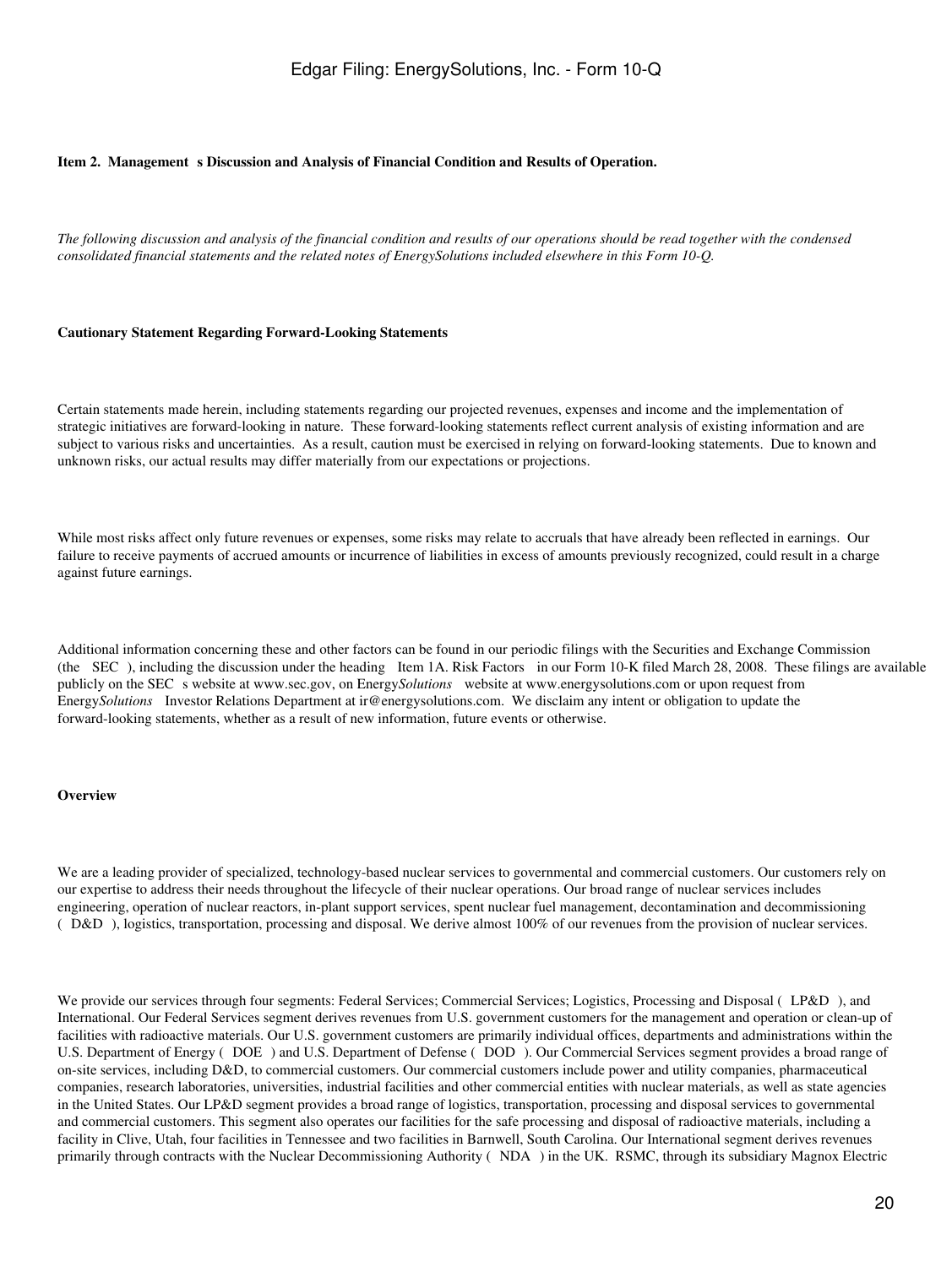Ltd., holds the contracts and licenses to operate and decommission 10 nuclear sites with 22 reactors in the UK on behalf of the NDA, the governmental body responsible for the clean up and decommissioning of the UK nuclear sites.

#### **Recent Developments**

As previously reported, we have engaged in discussions with Sogin, SpA, the Italian state-owned utility company, to provide D&D and radioactive materials management services in support of the clean-up of Sogins nuclear facilities. Our pending license application with the Nuclear Regulatory Commission (NRC) to import material from Italy, to process it at our facility in Tennessee and to dispose the residual material at our Clive facility in Utah has generated local and national expressions of opposition. We believe our license application is consistent with all applicable laws and regulations and with past practices. Moreover, the Italian material metals, paper and clothing is the same type of material that we handle every day from the domestic nuclear industry.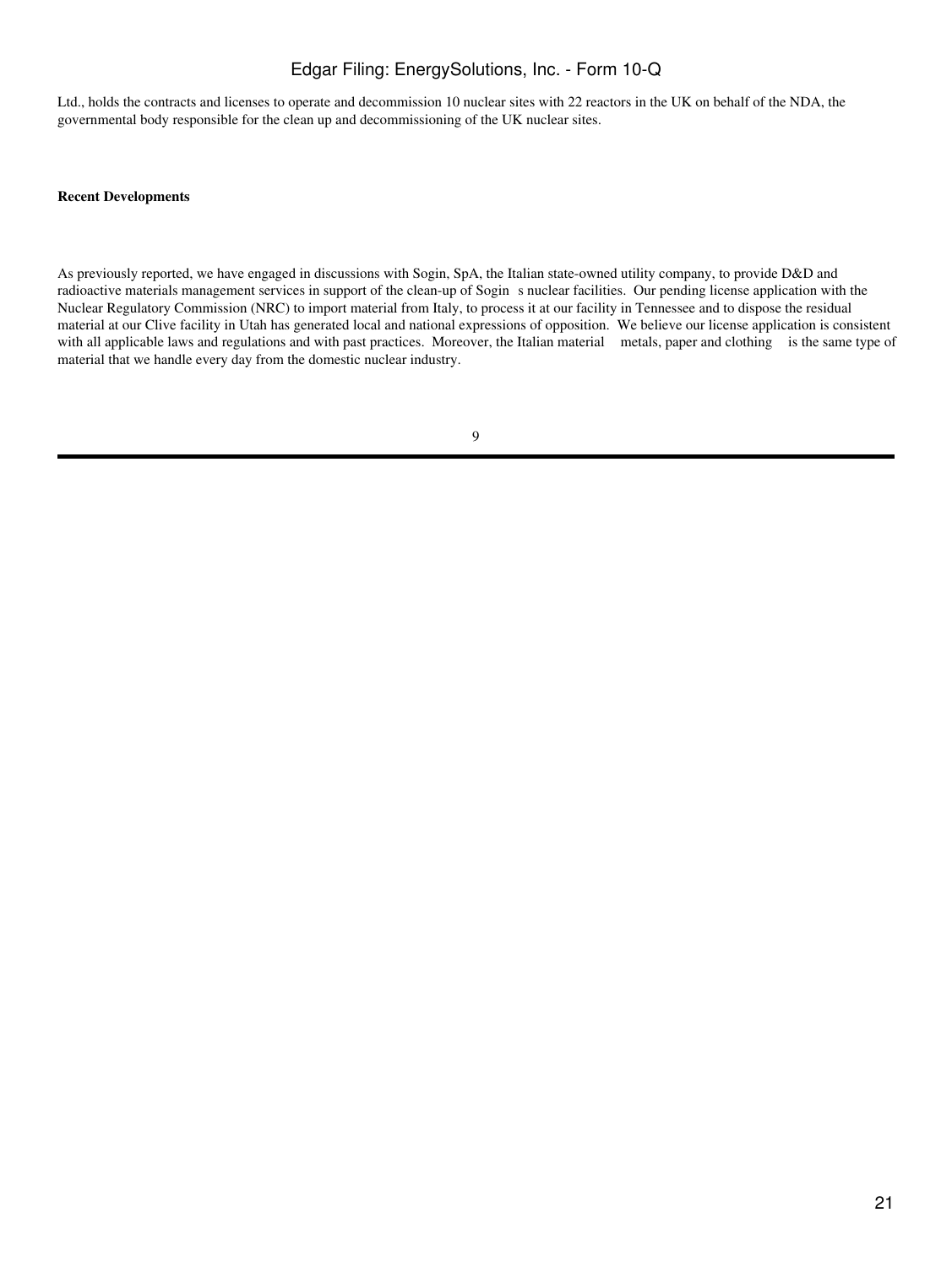The NRC has issued numerous licenses over the past ten years allowing the importation of LLRW to be processed and ultimately disposed at our Clive facility. Under these licenses, our Clive Facility has received Class A LLRW originating in Germany, Canada, France, Taiwan, and the United Kingdom.

The States of Tennessee and Utah have confirmed to the NRC that the proposed Italian project is consistent with the licenses and permits issued by those States. However, the Governor of the State of Utah announced on April 23, 2008, that he would send his representative to the May 8, 2008 meeting of the Northwest Interstate Compact on Low-Level Radioactive Waste Management (the Northwest Compact) to vote against any proposal that would allow us to receive international waste at our Clive facility.

On May 5, 2008, we filed a declaratory judgment action in the U.S. District Court of Utah asking the court to declare that (i) the Northwest Compact does not have regulatory authority over our Clive facility, which is a private commercial facility rather than a regional facility created by the Compact, (ii) the U.S. Constitution does not allow the Northwest Compact to discriminate between identical domestic and foreign materials handled at our Clive facility, and (iii) any effort by the Northwest Compact to restrict our receipt of foreign LLRW is pre-empted by federal statutes and regulations.

At the Northwest Compact meeting on May 8, 2008, the representatives of the eight member States of the Northwest Compact unanimously adopted a clarifying resolution proposed by the Utah committee member, clarifying that the Northwest Compact has never adopted a resolution permitting us to receive international waste at our Clive facility. We continue to believe that the Northwest Compact does not have the authority, and that the U.S. Constitution or Federal law does not permit the Northwest Compact, to prohibit us from receiving international waste at our Clive facility. We therefore intend to pursue our federal action for a declatory judgment.

Although we believe we will ultimately prevail in our declaratory judgment action, we do not believe we will be able to perform any of the work contemplated by the Italian initiative during fiscal 2008.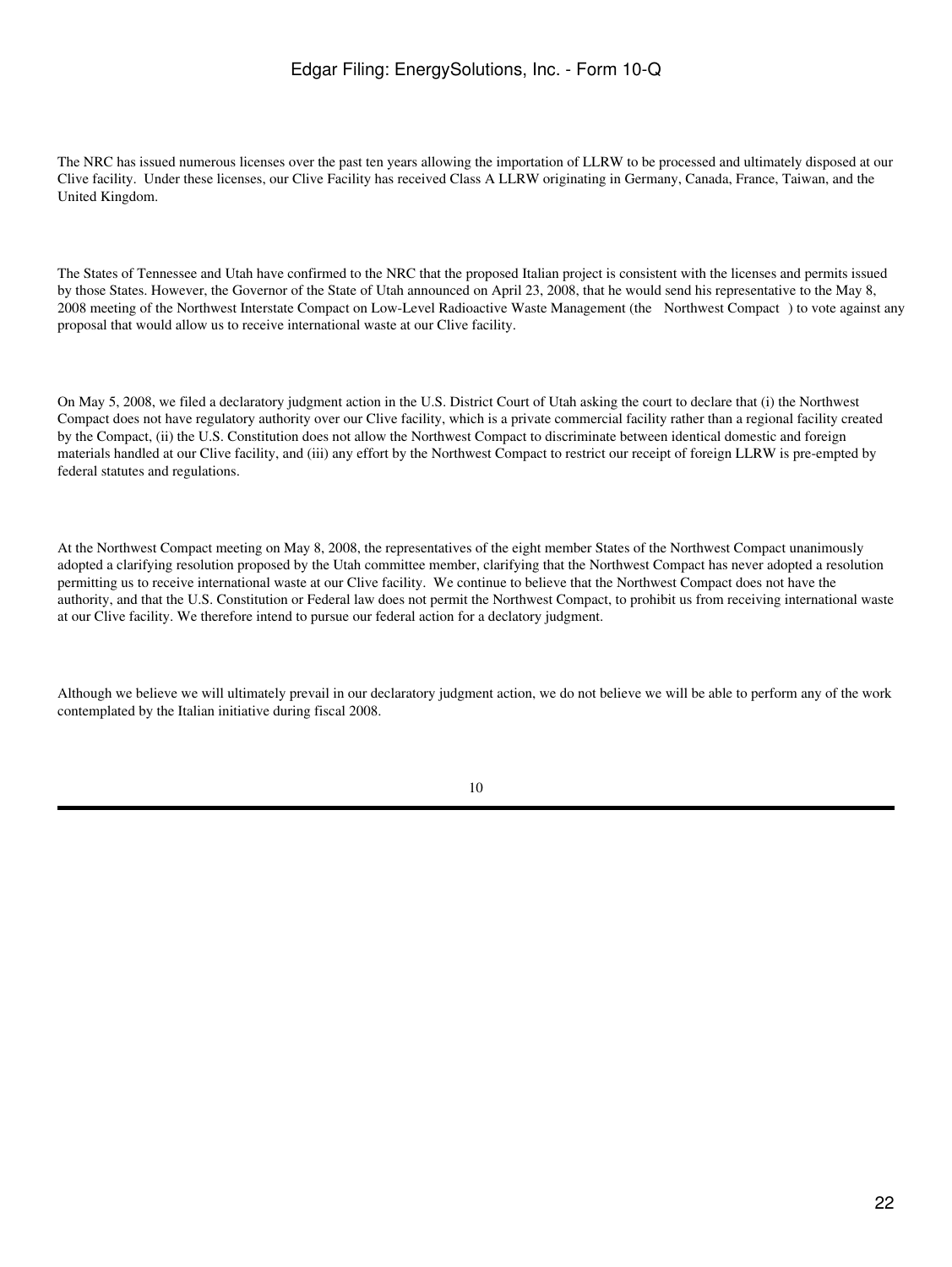# **Results of Operations**

The following table shows certain items from our income statements for the three months ended March 31, 2008 and 2007.

|                                                            |              | <b>Three Months</b><br><b>Ended</b><br>March 31,<br>2008 |              |           |
|------------------------------------------------------------|--------------|----------------------------------------------------------|--------------|-----------|
|                                                            |              | (in thousands of dollars)                                |              | 2007      |
| Revenues:                                                  |              |                                                          |              |           |
| Federal Services Segment                                   | \$           | 44,587                                                   | \$           | 34,927    |
| <b>Commercial Services Segment</b>                         |              | 30,595                                                   |              | 25,341    |
| LP&D Segment                                               |              | 54,115                                                   |              | 53,883    |
| <b>International Segment</b>                               |              | 372,456                                                  |              |           |
| <b>Total revenues</b>                                      |              | 501,753                                                  |              | 114,151   |
| Cost of revenues:                                          |              |                                                          |              |           |
| <b>Federal Services Segment</b>                            |              | 36,471                                                   |              | 26,255    |
| <b>Commercial Services Segment</b>                         |              | 19,015                                                   |              | 20,520    |
| LP&D Segment                                               |              | 35,087                                                   |              | 36,582    |
| <b>International Segment</b>                               |              | 338,197                                                  |              |           |
| Total cost of revenues                                     |              | 428,770                                                  |              | 83,357    |
| Gross profit:                                              |              |                                                          |              |           |
| Federal Services Segment                                   |              | 8,116                                                    |              | 8,672     |
| <b>Commercial Services Segment</b>                         |              | 11,580                                                   |              | 4,821     |
| LP&D Segment                                               |              | 19,028                                                   |              | 17,301    |
| <b>International Segment</b>                               |              | 34,259                                                   |              |           |
| Total gross profit                                         |              | 72,983                                                   |              | 30,794    |
| Segment selling, general and administrative expenses:      |              |                                                          |              |           |
| <b>Federal Services Segment</b>                            |              | 1,768                                                    |              | 2,452     |
| <b>Commercial Services Segment</b>                         |              | 1,936                                                    |              | 4,760     |
| LP&D Segment                                               |              | 2,704                                                    |              | 2,197     |
| <b>International Segment</b>                               |              | 4,154                                                    |              |           |
| Total segment selling, general and administrative expenses |              | 10,562                                                   |              | 9,409     |
| Segment operating income:                                  |              |                                                          |              |           |
| Federal Services Segment                                   |              | 6,348                                                    |              | 6,220     |
| <b>Commercial Services Segment</b>                         |              | 9,644                                                    |              | 61        |
| LP&D Segment                                               |              | 16,324                                                   |              | 15,104    |
| <b>International Segment</b>                               |              | 30,105                                                   |              |           |
| Total segment operating income                             |              | 62,421                                                   |              | 21,385    |
| Corporate selling, general and administrative expenses     |              | 18,028                                                   |              | 18,919    |
| Total income from operations                               |              | 44,393                                                   |              | 2,466     |
| Interest expense                                           |              | 11,660                                                   |              | 15,370    |
| Other income (expenses), net                               |              | (2,061)                                                  |              | 148       |
| Income (loss) before income taxes                          |              | 30,672                                                   |              | (12,756)  |
| Minority interest                                          |              | 195                                                      |              |           |
| Income tax expense (benefit)                               |              | 11,184                                                   |              | (2,412)   |
| Net income (loss)                                          | $\mathbb{S}$ | 19,293                                                   | $\mathbb{S}$ | (10, 344) |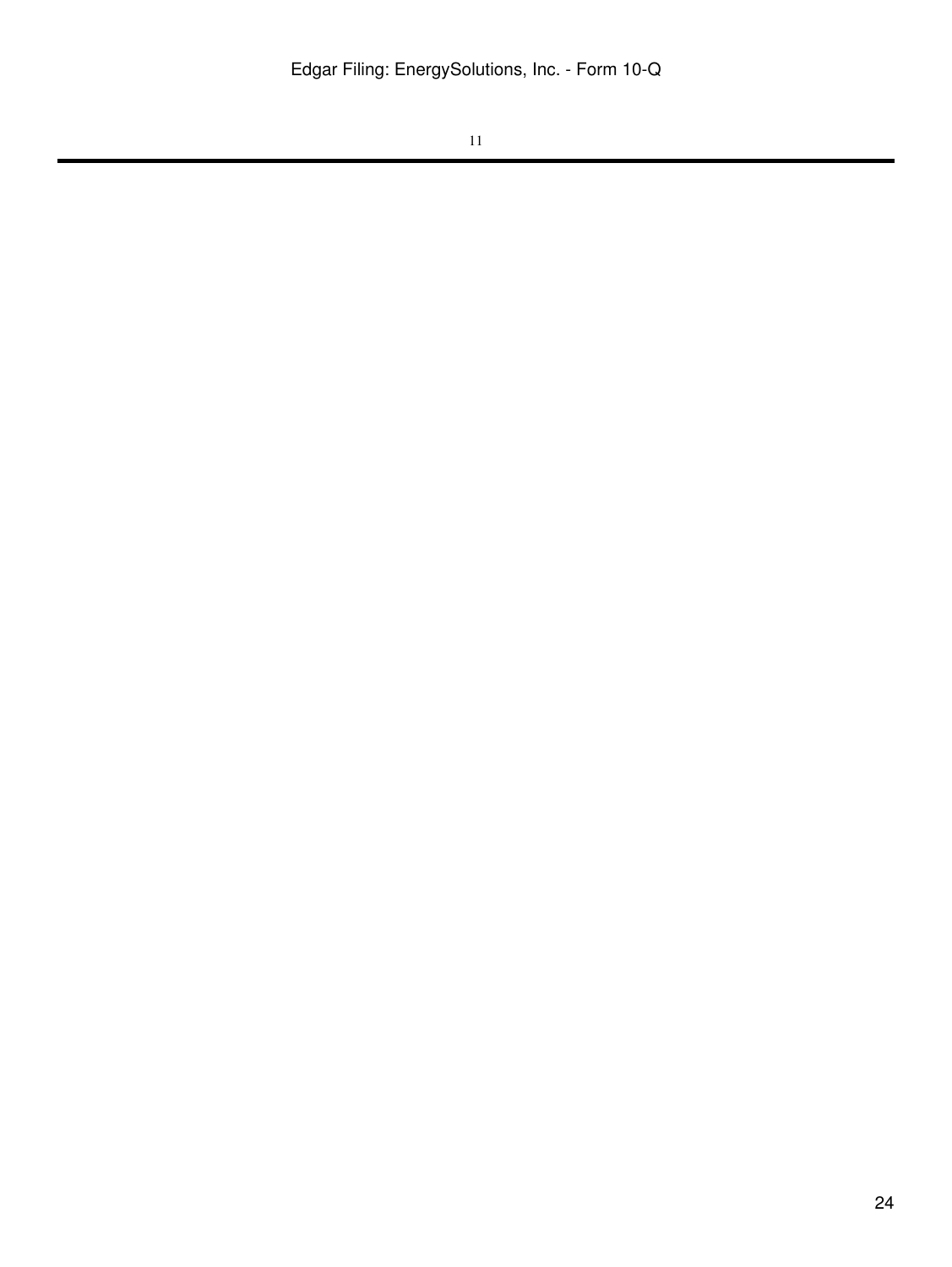### *Three Months Ended March 31, 2008 Compared to Three Months Ended March 31, 2007*

*Revenues*

Revenues increased \$387.6 million, or 339.4%, to \$501.8 million for the three months ended March 31, 2008 from \$114.2 million for the three months ended March 31, 2007. This increase was primarily the result of our acquisitions of RSMC and Nukem, the consolidation of our Isotek, LLC and UDS, LLC joint venture interests, and increased revenues in our Commercial Services segment operations.

Revenues in our Federal Services segment increased \$9.7 million, or 27.8%, to \$44.6 million for the three months ended March 31, 2008 from \$34.9 million for the three months ended March 31, 2007. This increase is primarily attributable to revenues earned from the clean up of the Atlas mill tailings near Moab, Utah during the three months ended March 31, 2008 and the consolidation of two of our joint venture interests, Isotek, LLC and UDS, LLC. The joint venture interests are now consolidated because we obtained majority voting rights for Isotek, LLC in November 2007 and for UDS, LLC in March 2008. During the three months ended March 31, 2007, income from these joint venture interests was reported using the equity method in other income, net, in our consolidated statements of operations. This increase was partially offset by decreased revenues from work we performed as a subcontractor on two contracts at the Hanford site.

Revenues in our Commercial Services segment increased \$5.3 million, or 20.9%, to \$30.6 million for the three months ended March 31, 2008 from \$25.3 million for the three months ended March 31, 2007. This is primarily the result of our acquisition of Nukem in July, 2007 and increased revenues in our commercial decommissioning services and our utility services projects.

Revenues in our LP&D segment increased \$0.2 million, or 0.4%, to \$54.1 million for the three months ended March 31, 2008 from \$53.9 million for the three months ended March 31, 2007. This increase is mostly due to increased revenues at our Clive, Utah facility and the acquisition of Monserco in December, 2007, offset by decreased revenues at our Bear Creek facility in Oakridge, Tennessee.

Primarily as a result of our acquisition of RSMC, revenues in our International segment were \$372.5 million for the three months ended March 31, 2008. RSMC recognizes as revenues the full amount of reimbursed allowable costs incurred plus the amount of fees earned. RSMC recognizes project delivery-based incentive fees, which are typically a percentage of allowable costs, throughout the contract year which ends March 31 and recognizes efficiency fees mainly during the final month of the contract year when these fees become determinable. We recognized \$24.6 million of efficiency fees during the three months ended March 31, 2008. During the three months ended March 31, 2007, our international operations were reported in our Commercial Services segment because they constituted less than 3% of our total revenues.

*Cost of revenues*

Cost of revenues increased \$345.4 million, or 414.1%, to \$428.8 million for the three months ended March 31, 2008 from \$83.4 million for the three months ended March 31, 2007. This increase was primarily the result of our acquisition of RSMC and Nukem and the consolidation of our Isotek, LLC and UDS, LLC joint venture interests.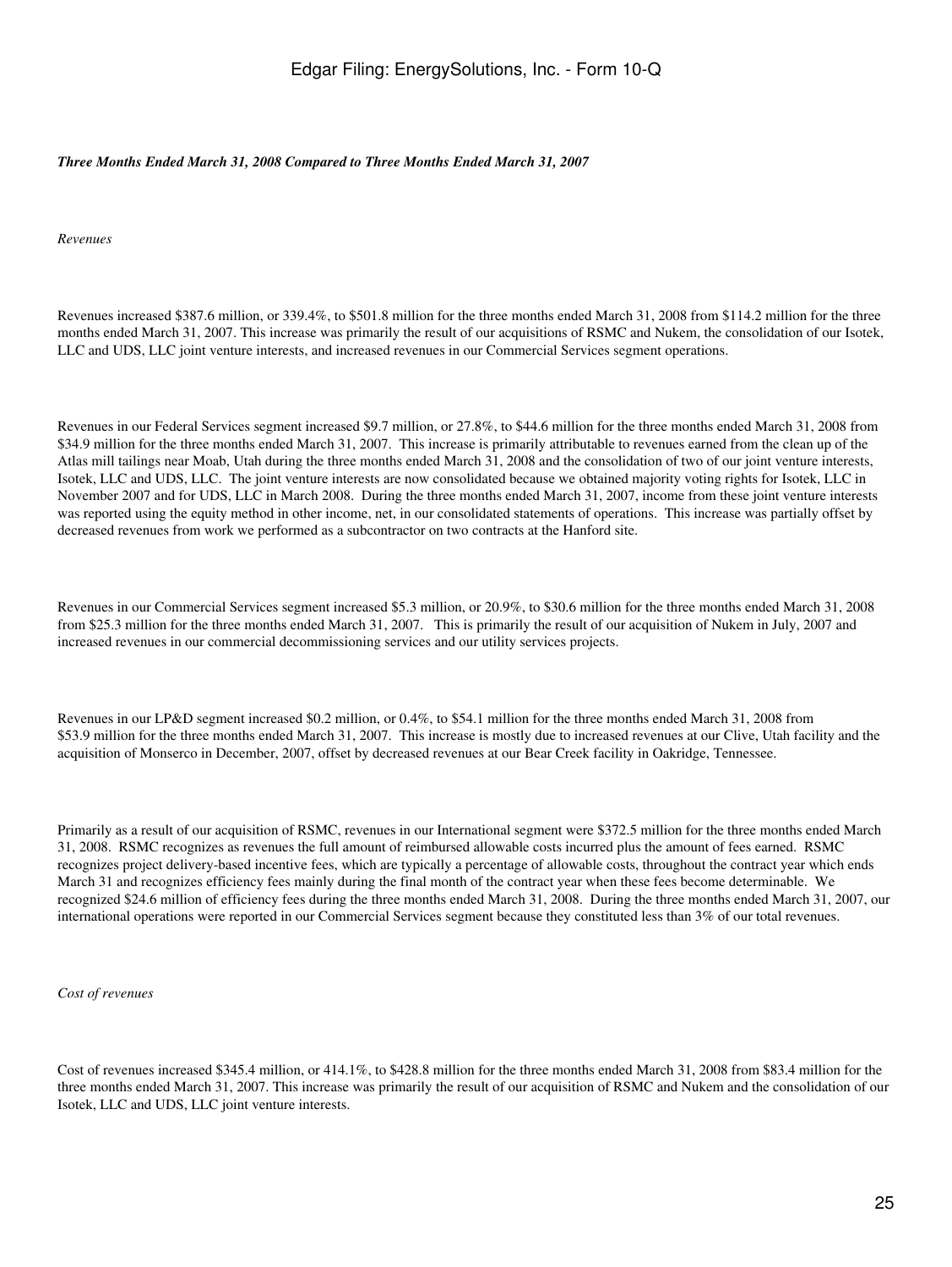Cost of revenues in our Federal Services segment increased \$10.2 million, or 38.8%, to \$36.5 million for the three months ended March 31, 2008 from \$26.3 million for the three months ended March 31, 2007. This increase is attributable to the consolidation of two of our joint venture interests, Isotek, LLC and UDS, LLC, during the three months ended March 31, 2008. During the three months ended March 31, 2007, cost of revenues from these joint venture interests was reported using the equity method in other income, net, in our consolidated statements of operations. In addition, we began clean up of the Atlas mill tailings near Moab, Utah. This increase was partially offset by decreased cost of revenues from work we performed as a subcontractor on two contracts at the Hanford site.

Cost of revenues in our Commercial Services segment decreased \$1.5 million, or 7.3%, to \$19.0 million for the three months ended March 31, 2008 from \$20.5 million for the three months ended March 31, 2007. This decrease is primarily attributable to decreased costs incurred on utility services projects due to favorable resolutions on cost escalation of materials and lower cost alternatives for demolition.

Cost of revenues in our LP&D segment decreased \$1.5 million, or 4.1%, to \$35.1 million for the three months ended March 31, 2008 from \$36.6 million for the three months ended March 31, 2007. This decrease is primarily attributable to decreases in equipment maintenance, demurrage costs and labor.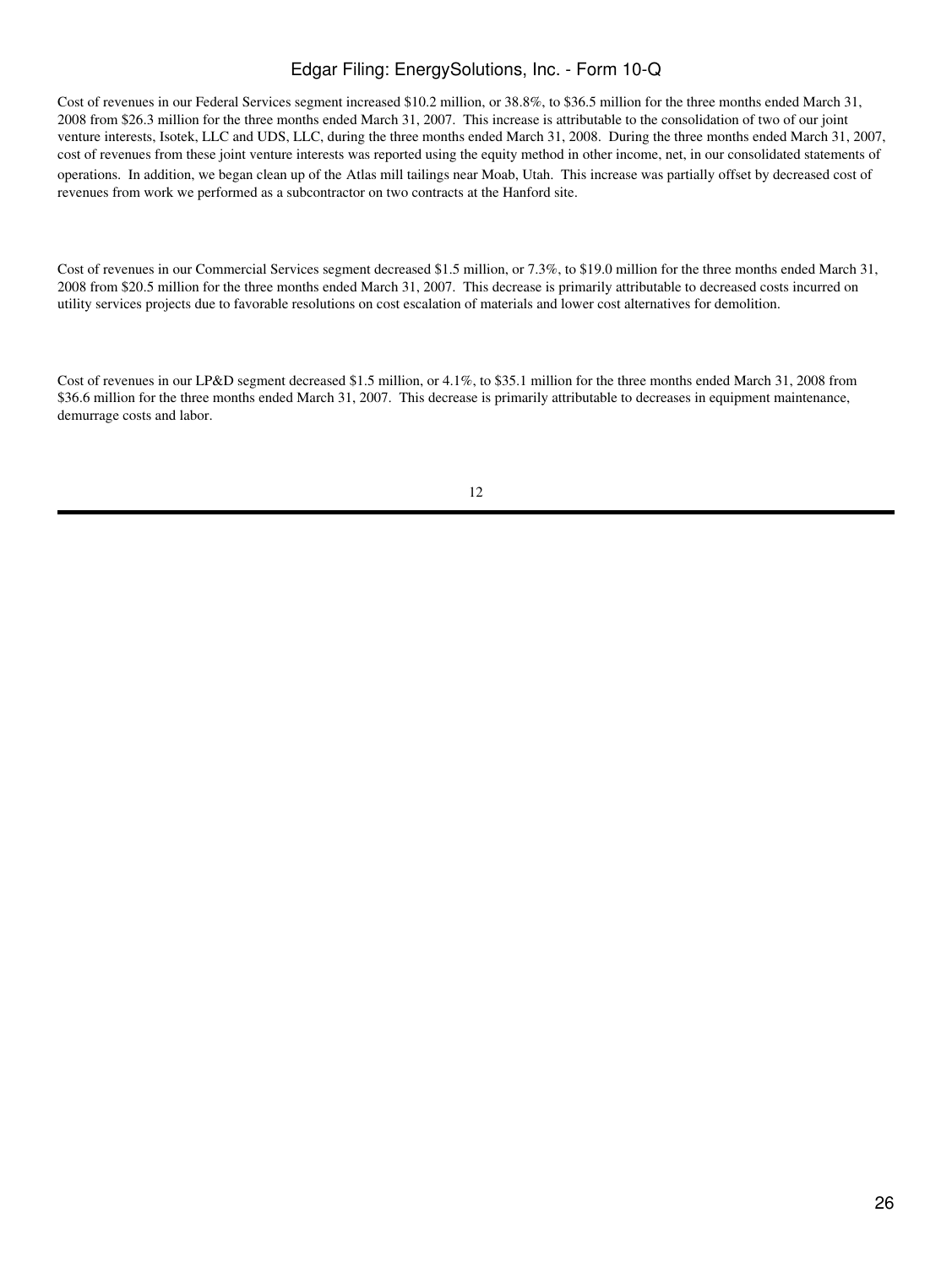Primarily as a result of our acquisition of RSMC, cost of revenues in our International segment was \$338.2 million for the three months ended March 31, 2008. Cost of revenues in our International segment consist of compensation and benefits to employees, travel expenses, outsourcing costs for subcontractor services and cost of goods purchased.

Cost of revenues as a percentage of total revenues increased to 85.5% for the three months ended March 31, 2008 from 73.0% for the three months ended March 31, 2007. The acquisition of RSMC, for which cost of revenues as a percentage of revenues were 91.4% for the three months ended March 31, 2008, had a significant impact on our revenue mix when compared to our historical operations. As a result, a greater portion of our revenues in 2008 have significantly lower contribution margins.

#### *Gross profit*

Gross profit increased \$42.2 million, or 137.0%, to \$73.0 million for the three months ended March 31, 2008 from \$30.8 million for the three months ended March 31, 2007. Our gross margin decreased to 14.5% in the 2008 period from 27.0% in the corresponding 2007 period. The increase in gross profit and the corresponding reduction in gross margin are primarily the result of our acquisition of RSMC, which significantly changed our revenue mix.

Gross profit in our Federal Services segment decreased \$0.6 million, or 6.9%, to \$8.1 million for the three months ended March 31, 2008 from \$8.7 million for the three months ended March 31, 2007. This decrease is primarily attributable to decreased gross profit from work we performed as a subcontractor on two contracts at the Hanford site partially offset by increased gross profit on the Isotek, UDS and Moab operations.

Gross profit in our Commercial Services segment increased \$6.8 million, or 141.7%, to \$11.6 million for the three months ended March 31, 2008 from \$4.8 million for the three months ended March 31, 2007. The increase is primarily attributable to performance of large decontamination and decommissioning projects and utility services projects with higher margins.

LP&D segment gross profit increased \$1.7 million, or 9.8%, to \$19.0 million for the three months ended March 31, 2008 from \$17.3 million for the three months ended March 31, 2007. This increase is primarily the result of decreased equipment maintenance, demurrage costs and labor expenses.

Primarily as a result of our acquisition of RSMC, gross profit in our International segment was \$34.3 million with a gross profit margin of 9.2% for the three months ended March 31, 2008. The gross profit margin is higher for the three months ended March 31, 2008 than we expect in future quarters of 2008 due to the recognition of approximately \$24.6 million of efficiency fees during the three months ended March 31, 2008. As a result, we expect gross profit in our International segment to be greater in the first quarter than in any other quarter of the year.

*Segment selling, general and administrative expenses*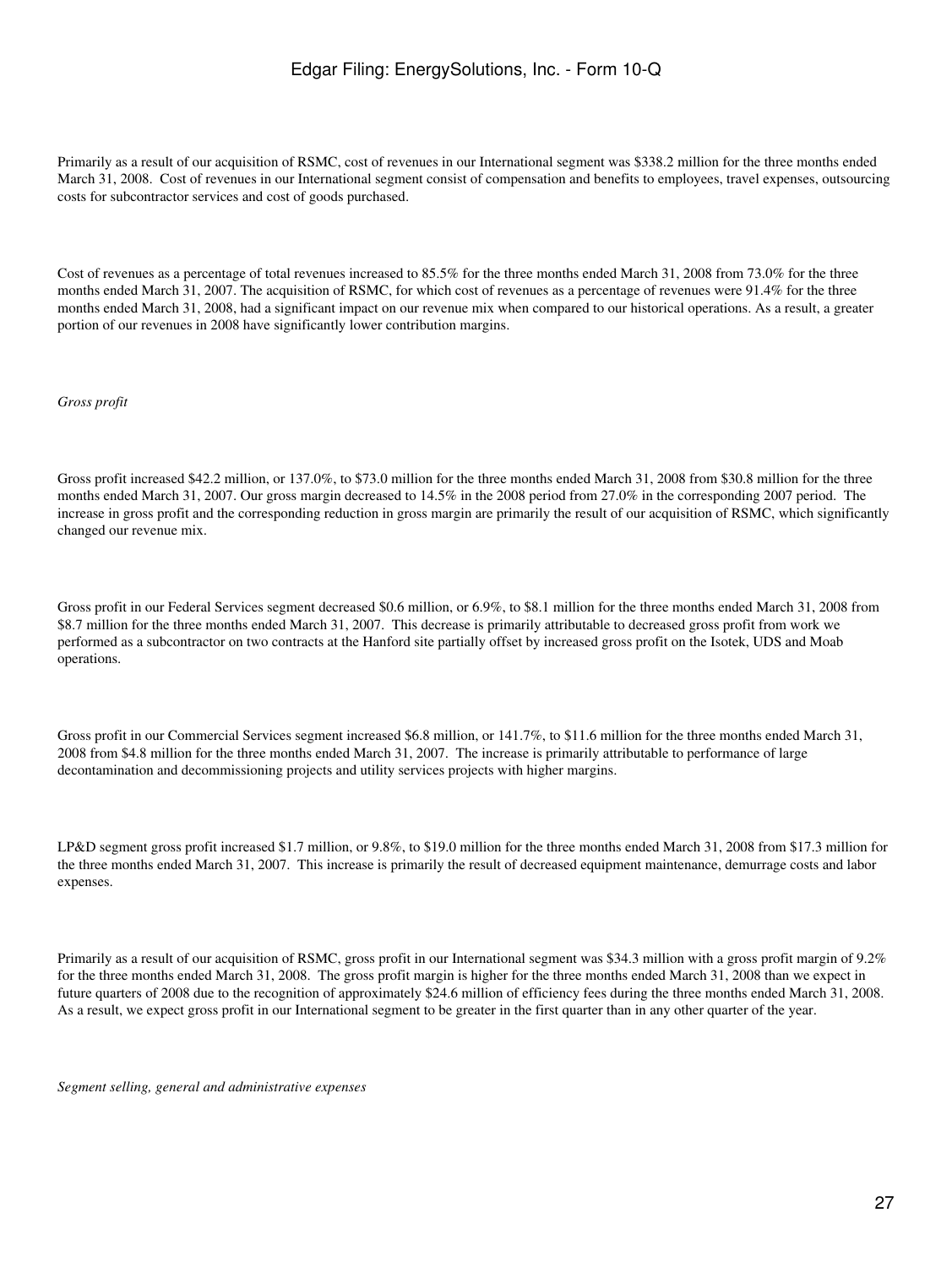Segment selling, general and administrative expenses in our Federal Services segment decreased \$0.7 million to \$1.8 million for the three months ended March 31, 2008 from \$2.5 million for the three months ended March 31, 2007. The decrease is primarily due to decreased labor and severance expenses related to the termination of a key employee in the first quarter of 2007.

Segment selling, general and administrative expenses in our Commercial Services segment decreased \$2.9 million to \$1.9 million for the three months ended March 31, 2008 from \$4.8 million for the three months ended March 31, 2007. The decrease is primarily attributable to lower business development costs. During the three months ended March 31, 2007, Commercial Services incurred significant due diligence expenses related to our license stewardship contract with Exelon Generation Company, LLC.

Segment selling, general and administrative expenses in our LP&D segment increased \$0.5 million to \$2.7 million for the three months ended March 31, 2008 from \$2.2 million for the three months ended March 31, 2007 mostly due to increased business development costs.

Segment selling, general and administrative expenses in our International segment were \$4.2 million for the three months ended March 31, 2008 primarily due to amortization expense associated with intangible assets of RSMC, which we acquired in June 2007, bid and proposal expenses relating to potential contracts in the United Kingdom and other administrative expenses of our UK operations.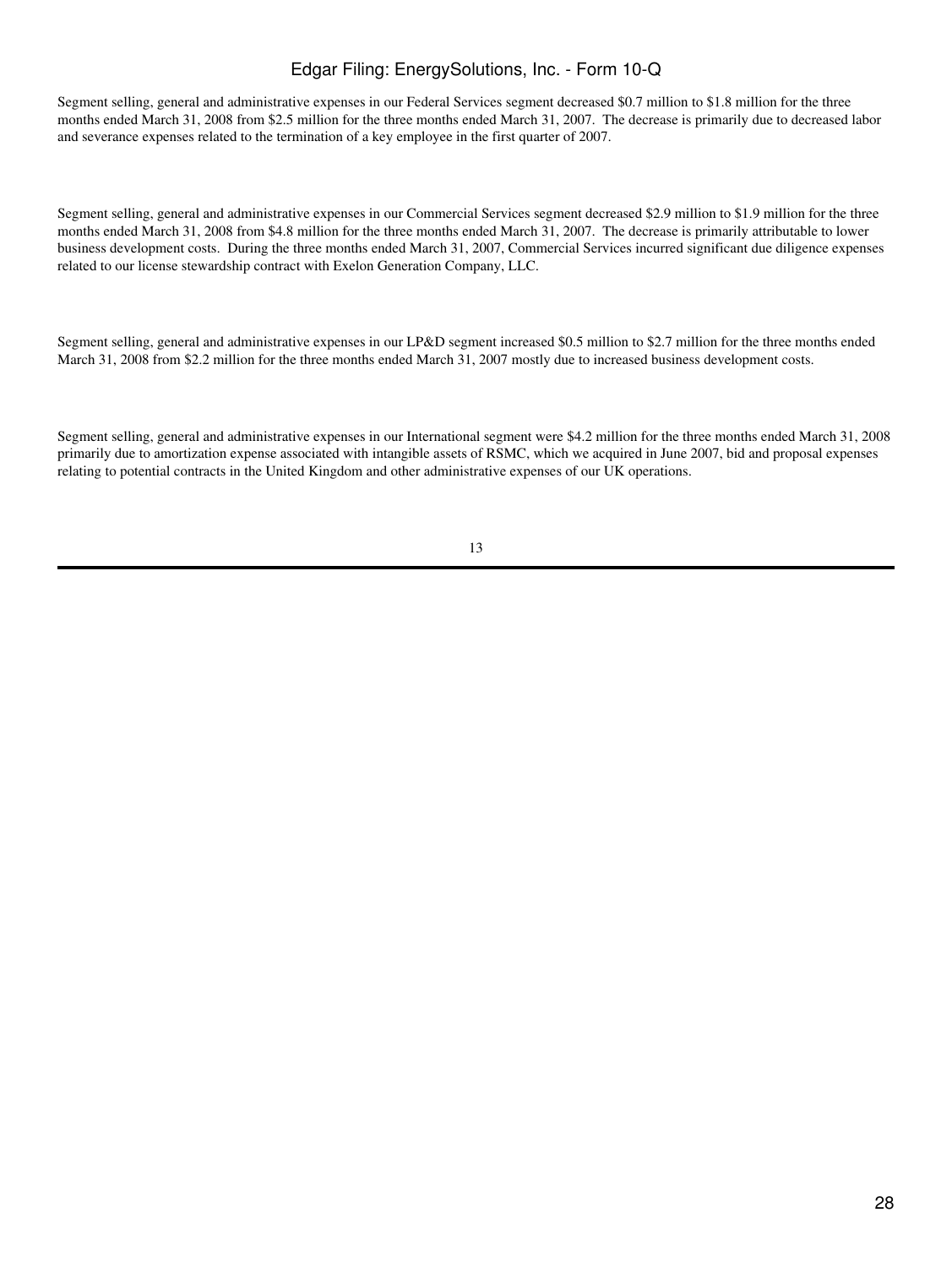Total segment selling, general and administrative expenses as a percentage of revenues decreased to 2.1% for the three months ended March 31, 2008 from 8.2% for the same period for 2007 primarily due to increased revenues without a corresponding percentage increase in selling, general and administrative expenses.

*Corporate selling, general and administrative expenses*

Corporate selling, general and administrative expenses decreased \$0.9 million, or 4.7%, to \$18.0 million for the three months ended March 31, 2008 from \$18.9 million for the three months ended March 31, 2007. This decrease is attributable to the termination of management advisory fees previously paid to our equity sponsors in connection with our initial public offering and decreased legal, business development and marketing costs. This is offset by increases in professional accounting fees related to Sarbanes-Oxley compliance, insurance costs and investor relations costs. As a percentage of revenue, corporate selling, general and administrative expenses decreased to 3.6% for the three months ended March 31, 2008 from 16.6% for the same period for 2007. The decrease in expenses as a percentage of revenues is primarily due to the significant increase in revenues with no corresponding increase in corporate selling, general and administrative expenses.

*Interest expense*

Interest expense decreased \$3.7 million, or 24.0%, to \$11.7 million for the three months ended March 31, 2008 from \$15.4 million for the three months ended March 31, 2007. The decrease is primarily attributable to a decline in both our average borrowings outstanding and interest rates related to our credit facilities.

*Other income (expense), net*

Other income (expense), net, decreased \$2.2 million, or 1,492.6%, to an expense of \$2.1 million for the three months ended March 31, 2008 from income of \$148,000 for the three months ended March 31, 2007. This amount primarily reflects losses attributable to foreign currency exchanges and a decline in the fair value of our derivative contracts. These decreases are offset by increases in interest income and our proportional share of income from two joint ventures in which we have a non-controlling interest.

*Income taxes*

We recognized income tax expense of \$11.2 million for the three months ended March 31, 2008 based on an estimated annual effective tax rate on our consolidated operations of 36.6%. Prior to our reorganization on November 20, 2007, Energy*Solutions*, LLC operated as a limited liability company and was treated as a disregarded entity owned by a partnership for federal income tax purposes. As such, during the three months ended March 31, 2007, we recognized an income tax benefit of \$2.4 million attributable to a net taxable loss from our taxable subsidiaries acquired in 2006, primarily BNGA and Duratek.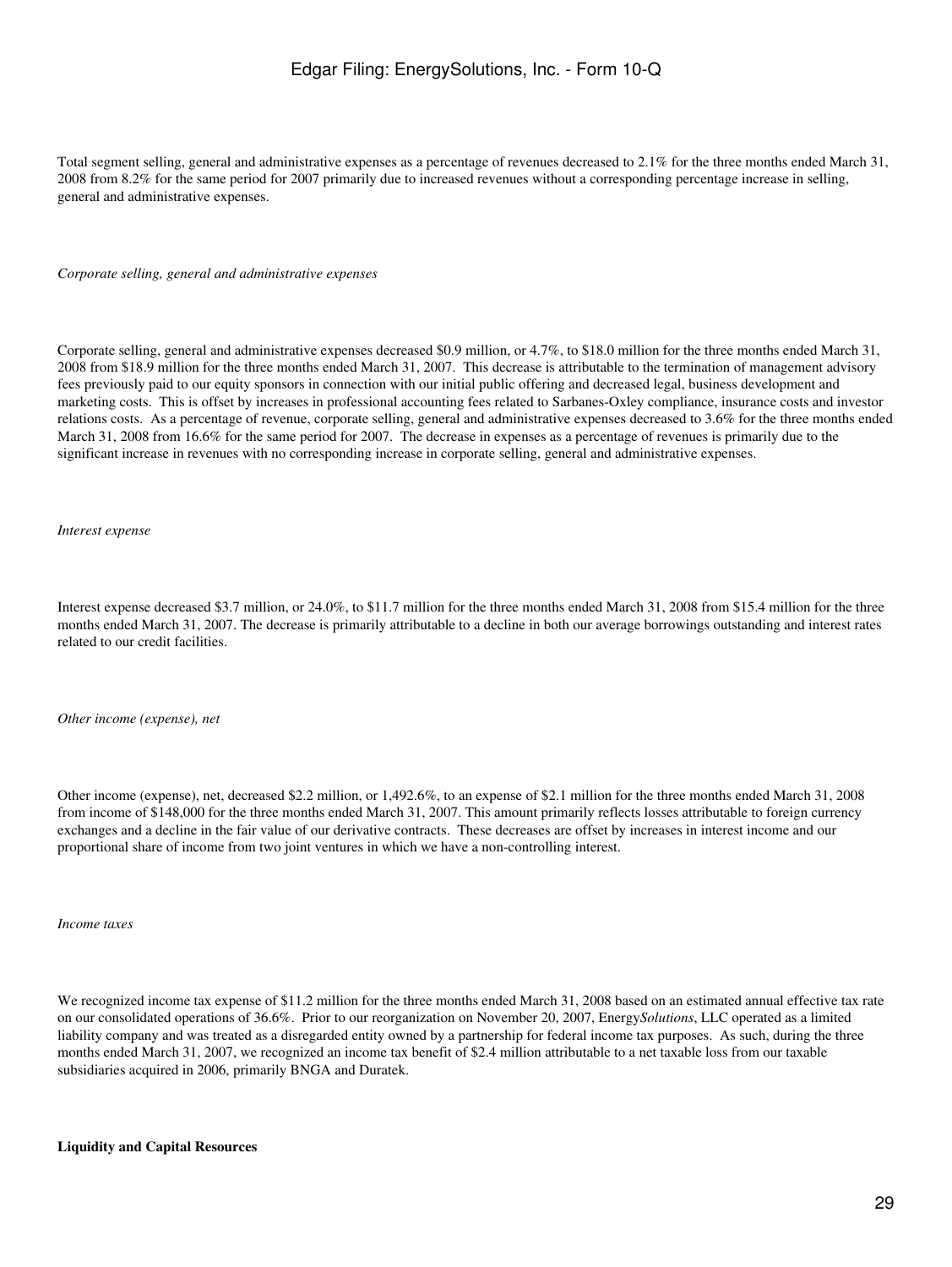We finance our operations primarily through cash provided by operations. As of March 31, 2008, our principal sources of liquidity consisted of \$38.1 million of cash and cash equivalents and \$56.8 million of availability under the \$75.0 million revolving portion of our credit facilities, which is net of \$18.2 million of outstanding letters of credit. We also have a synthetic letter of credit facility of \$100.0 million, from which \$99.9 million of letters of credit were issued as of March 31, 2008.

During the three months ended March 31, 2008, our cash and cash equivalents increased \$1.7 million, to \$38.1 million. This compares to a decrease in cash and cash equivalents of \$1.8 million for the three months ended March 31, 2007. During the three months ended March 31, 2008, we had net cash inflows from operating activities of \$25.7 million. This was offset by net cash outflows from investing and financing activities of \$1.3 million and \$22.7 million, respectively, related primarily to purchases of property, plant and equipment, the repayment of long-term debt and dividends paid to stockholders.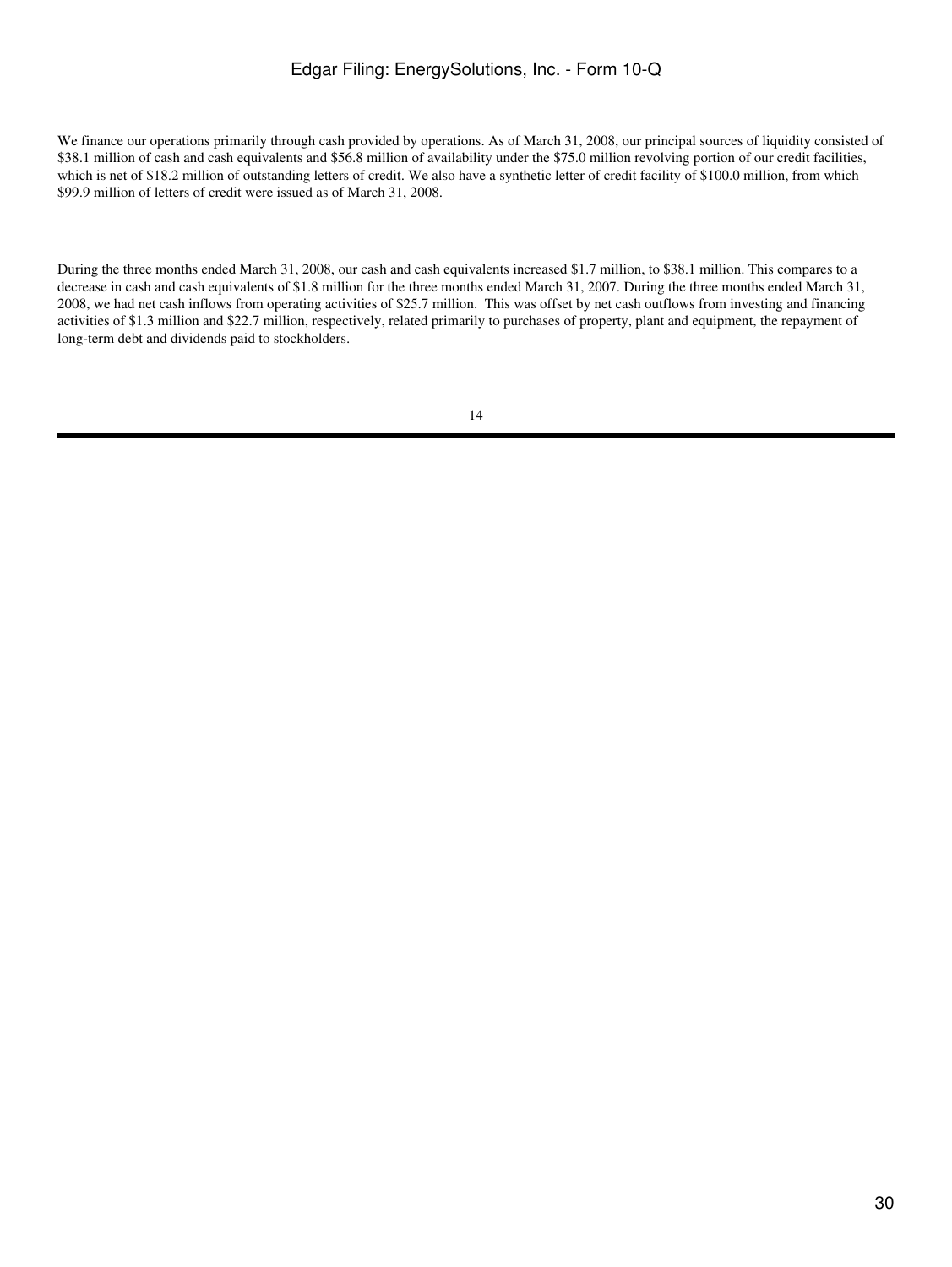Our principal need for liquidity has been, and will continue to be, for working capital, to pay down debt and for capital expenditures. We also expect to use cash flow from operations to pay quarterly dividends. However, the declaration and payment of future dividends to holders of our common stock will be at the discretion of our board of directors and will depend on many factors, including our results of operations, financial condition, liquidity requirements, restrictions that may be imposed by applicable law and our contracts and other factors deemed relevant by our board of directors. To the extent we maintain an annual dividend of \$0.10 per share, our annual cash requirements for this dividend would be \$8.8 million, based on the number of shares currently outstanding. We believe that our cash flow from operations, available cash and cash equivalents and available borrowings under the revolving portion of our credit facilities will be sufficient to meet our future liquidity needs, including the payment of such dividend, through at least the next twelve months.

Although we have no specific current plans to do so, if we decide to pursue one or more significant strategic acquisitions, we may incur additional debt or sell additional equity to finance the purchase of those businesses.

#### *Capital Expenditures*

We had capital expenditures of \$1.3 million and \$1.7 million for the three months ended March 31, 2008 and 2007, respectively. We expect capital expenditures for the year ending December 31, 2008 will be approximately \$37.0 million, relating primarily to required equipment for the Atlas mill tailings contract awarded to us in June 2007 and maintenance at our facilities.

### *Credit Facilities*

We have entered into credit facilities with Citicorp North America, Inc., or CNAI, as administrative agent and collateral agent, which we refer to collectively in this Form 10-Q as our credit facilities. The credit facilities consist of a \$75.0 million revolving credit facility, which matures on June 7, 2011, \$770.0 million first lien term loan facilities, which mature on June 7, 2013, a \$100.0 million synthetic letter of credit facility, which matures on June 7, 2013.

The obligations under the credit facilities are unconditional and irrevocably guaranteed by us and each of our existing and subsequently acquired or organized domestic subsidiaries. In addition, the credit facilities and such guarantees are secured on a first- and second-priority basis by security interests (subject to permitted liens as defined in the credit agreements governing the credit facilities) in substantially all tangible and intangible assets owned by us, the obligors under the credit facilities, and each of our other domestic subsidiaries, subject to certain exceptions, including limiting pledges of voting stock of foreign subsidiaries to 65% of voting stock of first-tier foreign subsidiaries.

Borrowings under the credit facilities bear interest at a rate equal to (1) in the case of the first lien term loans, (i) the greater of the rate of interest announced by CNAI, from time to time, as its prime rate in effect at its principal office in the city of New York, and the federal funds rate plus 0.50% per annum (the base rate), plus 0.75% (or 0.50% when the leverage ratio (as defined in the credit agreements) as of the most recently completed fiscal quarter is less than 2.0 to 1.0) or (ii) for any portion of the term loans as to which we have elected to pay interest on a Eurodollar basis, LIBOR plus 2.25% (or 2.00% when the leverage ratio (as defined in the credit agreements) as of the most recently completed fiscal quarter is less than 2.0 to 1.0), (2) in the case of the revolving loans, (i) the base rate plus 0.75% or (ii) for any portion of the revolving loans as to which we have elected to pay interest on a Eurodollar basis, LIBOR plus 2.25% (3) in the case of synthetic letters of credit under the first lien credit facilities, 2.25% (or 2.00% when the leverage ratio (as defined in the related credit agreement) as of the most recently completed fiscal quarter is less than 2.0 to 1.0).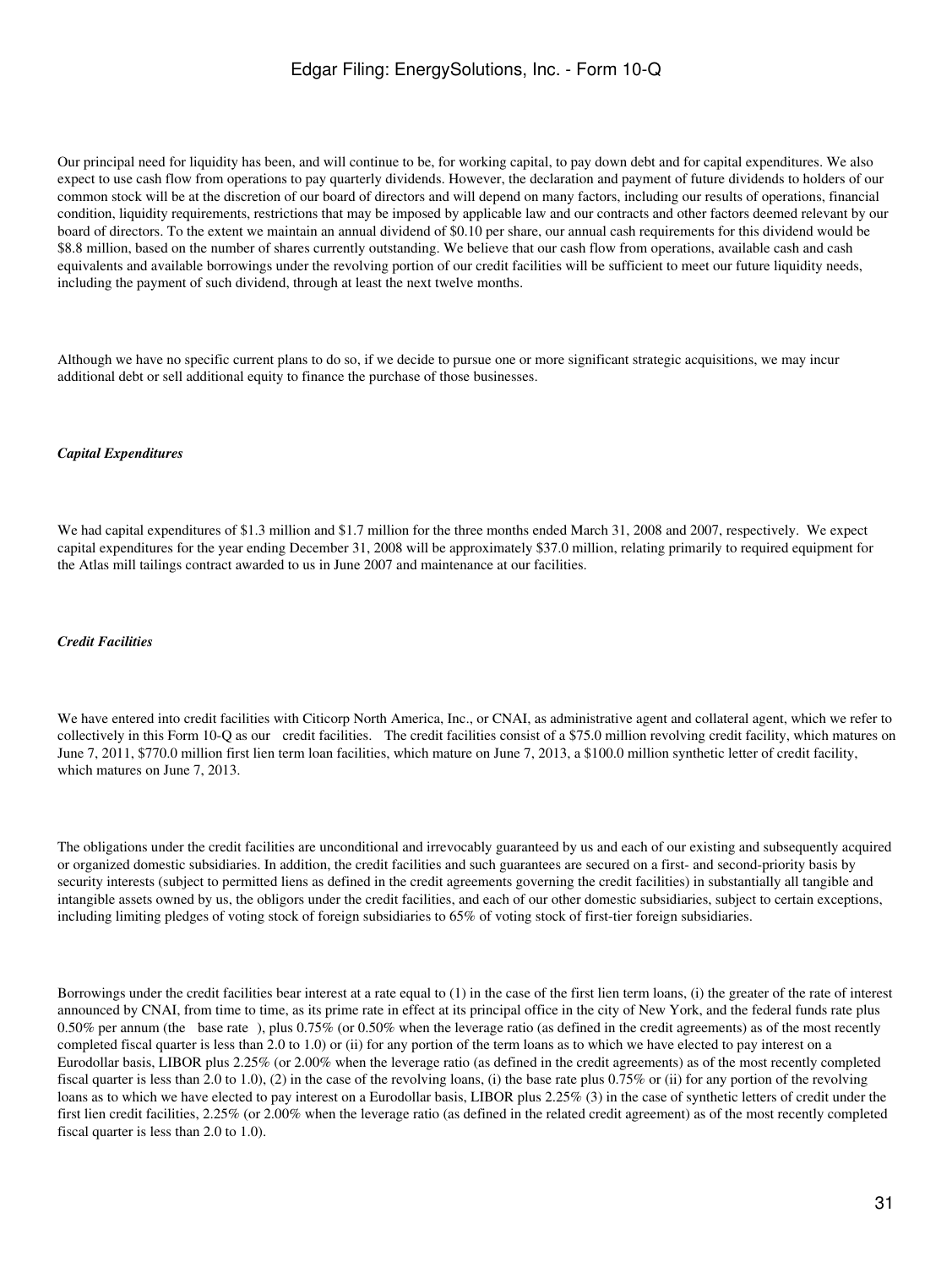Commencing September 30, 2006 and at the end of each calendar quarter for the next 26 quarters, the first lien term loans under the credit facilities amortize in quarterly installments of 0.25% of the outstanding principal balance on September 30, 2006, adjusted for optional prepayments made, provided that the final installment shall be equal to the amount outstanding in respect of the term loans.

We are generally required to prepay borrowings under the credit facilities with (1) 100% of the net proceeds we receive from non-ordinary course of business asset sales or as a result of a casualty or condemnation, subject to reinvestment provisions, (2) 100% of the net proceeds we receive from the issuance of debt obligations other than specified debt obligations and (3) the excess, if any, of 50% (or, if our leverage ratio is less than 3.0 and greater than 1.0, 25%) of excess cash flow (as defined in the credit agreements) reduced by the aggregate amount of term loans optionally prepaid during the applicable fiscal year. Under the credit facilities, we are not required to prepay borrowings with excess cash flow if our leverage ratio is less than or equal to 1.0. As of March 31, 2008, we were not required to make a mandatory prepayment.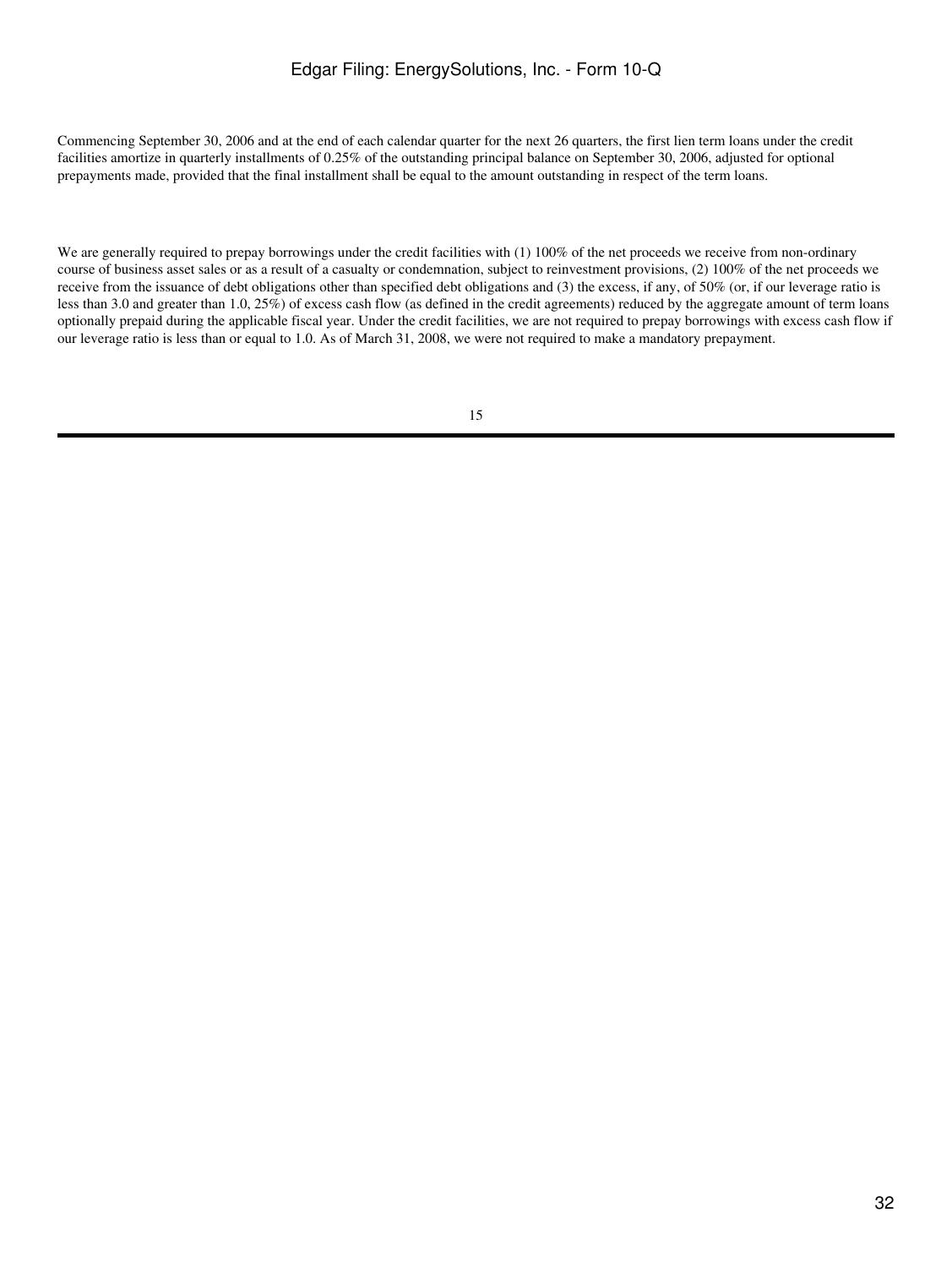As of March 31, 2008, the weighted average interest rate under our credit facilities was 7.1%. At this rate and assuming an outstanding balance of \$587.0 million as of March 31, 2008, our annual debt service obligations would be \$47.7 million, consisting of \$41.7 million of interest and \$6.0 million of scheduled principal payments. However, due to optional prepayments made through March 31, 2008, only \$1.5 million of our scheduled payments are currently due within the next year.

The credit facilities require us to maintain certain financial ratios, including maximum leverage ratios (based upon the ratios of consolidated funded debt, first lien indebtedness to consolidated operating cash flow) and a minimum cash interest coverage ratio (based upon the ratio of consolidated operating cash flow to consolidated cash interest expense), which are tested quarterly. Based on the formulas set forth in the credit agreements as of March 31, 2008, we are required to maintain a maximum leverage ratio and a first lien leverage ratio of 4.75 and 4.25, respectively, and minimum cash interest coverage ratio of 2.25. Failure to comply with these financial ratio covenants would result in a default under our credit facilities and, absent a waiver or an amendment from the lenders, preclude us from making further borrowings under our credit facilities and permit the lenders to accelerate all outstanding borrowings under the credit facilities. As of March 31, 2008, we performed the calculations associated with these financial covenants and determined that we were in compliance with them.

The credit facilities also contain a number of affirmative and restrictive covenants including limitations on mergers, consolidations and dissolutions; sales of assets; investments and acquisitions; indebtedness; liens; affiliate transactions; and dividends and restricted payments. Under the credit facilities, we are permitted maximum annual capital expenditures of up to \$30.0 million under the first lien credit facilities in the fiscal year ending December 31, 2007 and in any fiscal year thereafter, plus the lesser of (1) a one year carry-forward of the unused amount from the previous fiscal year and (2) 50% of the amount permitted for capital expenditures in the prior fiscal year. Our permitted maximum annual capital expenditures for 2008 is \$45.0 million. The credit facilities contain events of default for non-payment of principal and interest when due, a cross-default provision with respect to other indebtedness having an aggregate principal amount of at least \$5.0 million and an event of default that would be triggered by a change of control, as defined in the credit facilities. As of March 31, 2008, we were in compliance with all of our covenants and other obligations under the credit facilities.

#### **Off Balance Sheet Arrangements**

We have routine operating leases, primarily related to real estate and rail equipment, and investments in joint ventures at March 31, 2008.

As of March 31, 2008, we had outstanding floating-rate term loans of \$587.0 million. Under our credit facilities, we are required to maintain one or more interest rate swap agreements for the aggregate notional amount of at least 33% of the outstanding aggregate principal amount of the term loans to partially mitigate our exposure to fluctuations in interest rate changes. Accordingly, we entered into a swap agreement effective July 1, 2005. As of March 31, 2008, the swap agreement had a notional amount of \$480.0 million and a fair value liability of approximately \$3.4 million.

We are required to post, from time to time, standby letters of credit and surety bonds to support contractual obligations to customers, self-insurance programs, closure and post-closure financial assurance and other obligations. As of March 31, 2008, we had \$99.9 million in letters of credit which are issued under our synthetic letter of credit facilities and \$18.2 million in letters of credit which are issued under the revolving portion of our credit facility. As of March 31, 2008, we had \$27.7 million in surety bonds outstanding. With respect to the surety bonds, we have entered into certain indemnification agreements with the providers of the surety bonds, which would require funding by us only if we fail to perform under the contracts being insured and the surety bond issuer was obligated to make payment to the insured parties.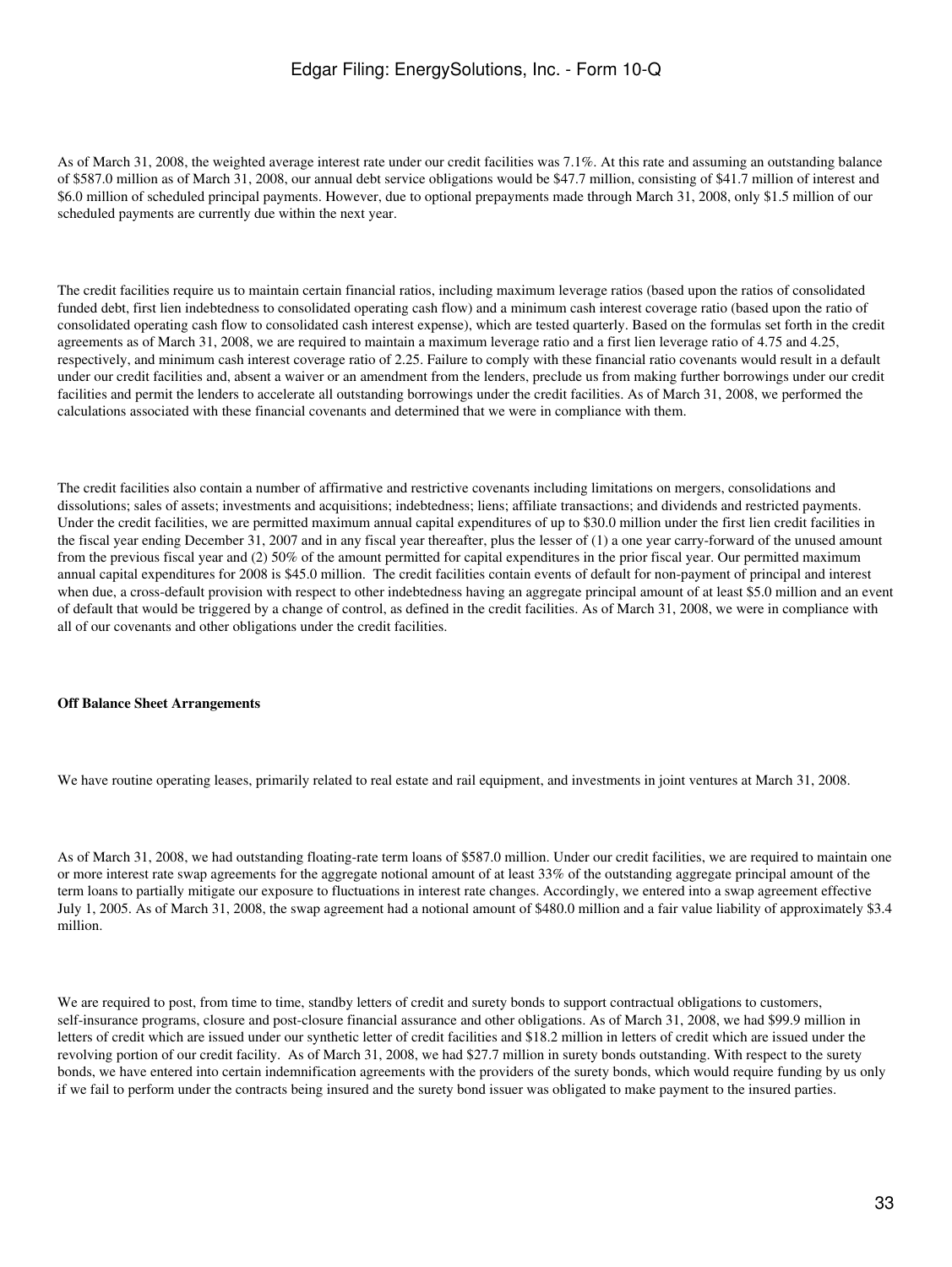Our processing and disposal facilities operate under licenses and permits that require financial assurance for closure and post-closure costs. We provide for these requirements through a combination of restricted cash, cash deposits, letters of credit and insurance policies. As of March 31, 2008, the closure and post-closure state regulatory requirements for our facilities were \$142.2 million, which amount is not determined on the same basis as the asset retirement obligation calculated under SFAS No. 143, *Accounting for Asset Retirement Obligations*.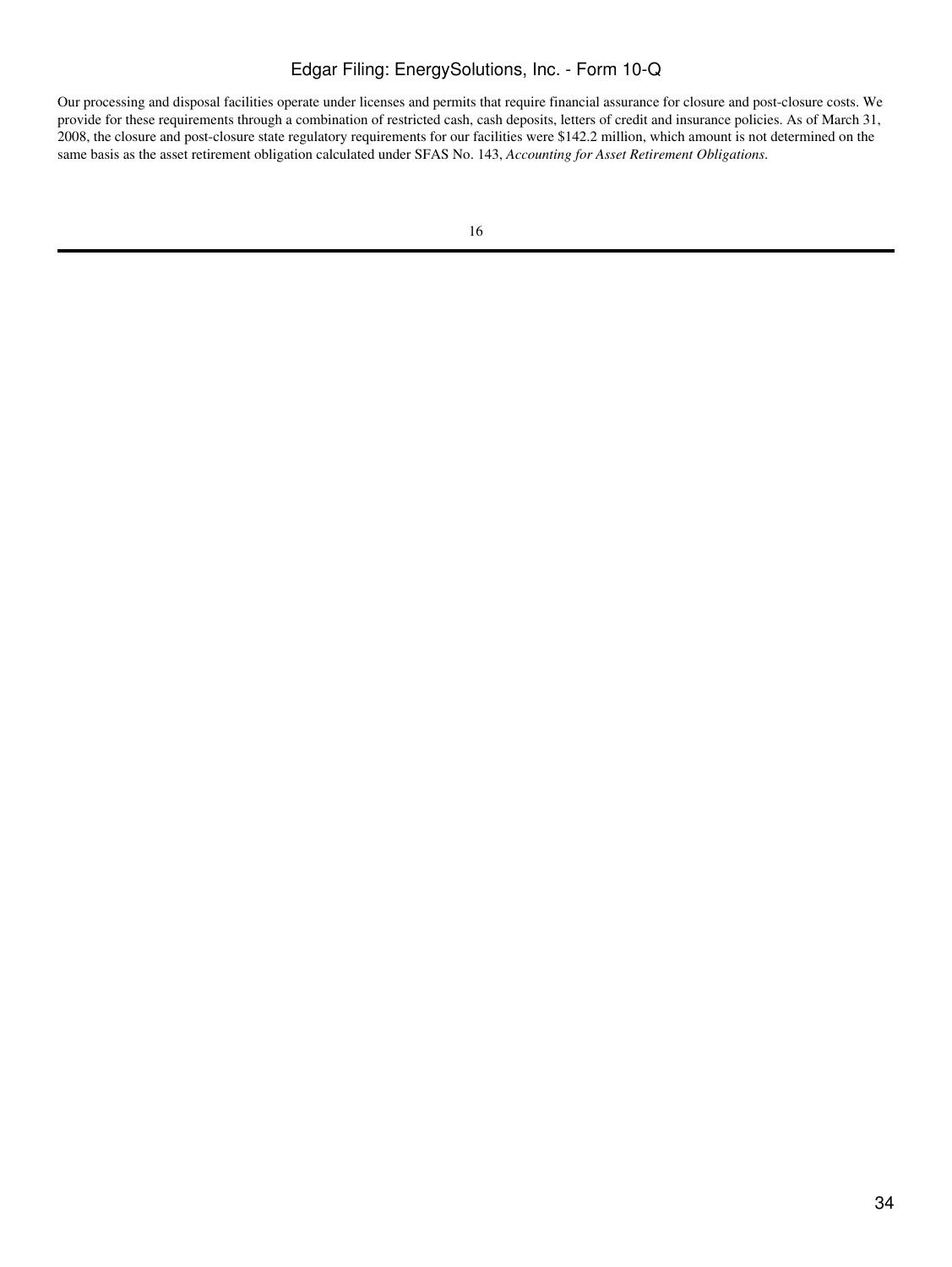#### **Critical Accounting Policies**

This management s discussion and analysis of financial condition and results of operations is based upon our consolidated financial statements, which have been prepared in accordance with accounting principles generally accepted in the United States. The preparation of these financial statements requires us to make estimates and assumptions about matters that are uncertain. These estimates and assumptions are often based on judgments that we believe to be reasonable under the circumstances, but all such estimates and assumptions are inherently uncertain and unpredictable. Actual results may differ from those estimates and assumptions, and it is possible that other professionals, applying their own judgment to the same facts and circumstances, could develop and support alternative estimates and assumptions that would result in material changes to our operating results and financial condition. For a further discussion of our critical accounting policies, see our Annual Report on Form 10-K for the year ended December 31, 2007, which was filed on March 28, 2008.

#### **Disclosure of Impact of Recently Issued Accounting Standards**

#### *Disclosures about Derivative Instruments and Hedging Activities*

In March 2008, the FASB issued SFAS No. 161, *Disclosures about Derivative Instruments and Hedging Activities*. SFAS No. 161 changes the disclosure requirements for derivative instruments and hedging activities. Entities are required to provide enhanced disclosures about (a) how and why an entity uses derivative instruments, (b) how derivative instruments and related hedged items are accounted for under SFAS No. 133 and its related interpretations, and (c) how derivative instruments and related hedged items affect an entity s financial position, financial performance, and cash flows. SFAS No. 161 is effective for financial statements for fiscal years beginning on or after November 15, 2008, with early adoption encouraged. While SFAS No. 161 will have no impact on our financial condition, results of operations and cash flows, management is currently evaluating the changes in disclosure requirements.

#### *Business Combinations*

In December 2007, the FASB issued SFAS No. 141(R), *Business Combinations*. SFAS No. 141(R) replaces SFAS No. 141, *Business Combinations*, but retains the requirement that the purchase method of accounting for acquisitions be used for all business combinations. SFAS No. 141(R) expands on the disclosures previously required by SFAS No. 141, further defines the acquirer and the acquisition date in a business combination, and establishes principles for recognizing and measuring the assets acquired (including goodwill), the liabilities assumed and any noncontrolling interests in the acquired business. SFAS No. 141(R) also requires an acquirer to record an adjustment to income tax expense for changes in valuation allowances or uncertain tax positions related to acquired businesses. SFAS No. 141(R) is effective for all business combinations with an acquisition date in the first annual period following December 15, 2008; early adoption is not permitted. We will adopt this statement as of January 1, 2009. Management is currently evaluating the impact SFAS No. 141(R) will have on our financial condition, results of operations and cash flows; however, in general, this standard will only impact the accounting for future acquisitions.

#### *Noncontrolling Interest in Consolidated Financial Statements*

In December 2007, the FASB issued SFAS No. 160, *Noncontrolling Interests in Consolidated Financial Statementsan amendment of ARB No.* 51. SFAS No. 160 requires that noncontrolling (or minority) interests in subsidiaries be reported in the equity section of a company s balance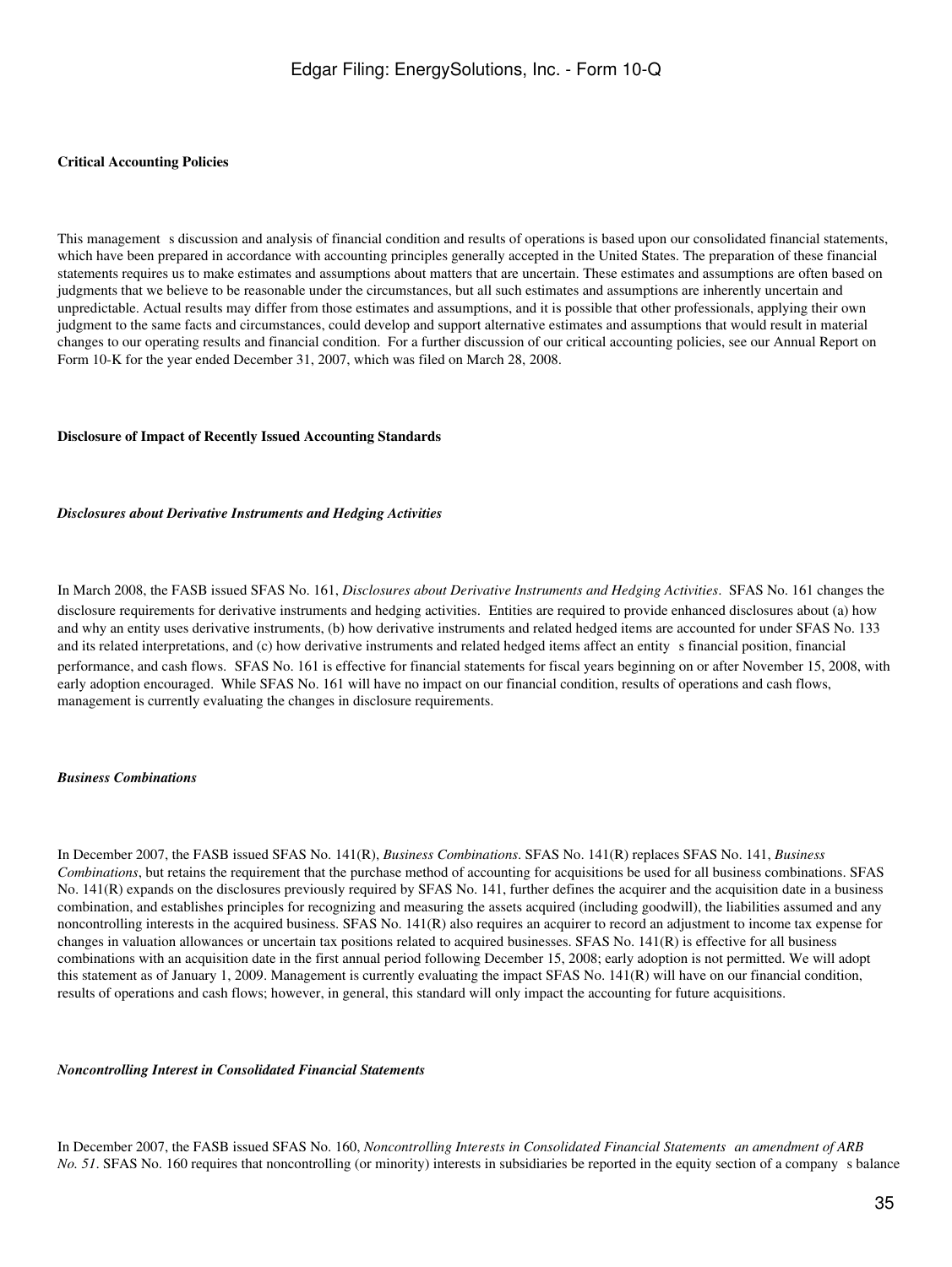sheet, rather than in a mezzanine section of the balance sheet between liabilities and equity. SFAS No. 160 also changes the manner in which the net income of a subsidiary is reported and disclosed in the controlling companys income statement. SFAS No. 160 also establishes guidelines for accounting for changes in ownership percentages and for deconsolidation. SFAS No. 160 is effective for financial statements for fiscal years beginning on or after December 1, 2008 and interim periods within those years. The adoption of SFAS No. 160 is not expected to have a material impact on our financial position, results of operations or cash flows.

<sup>17</sup>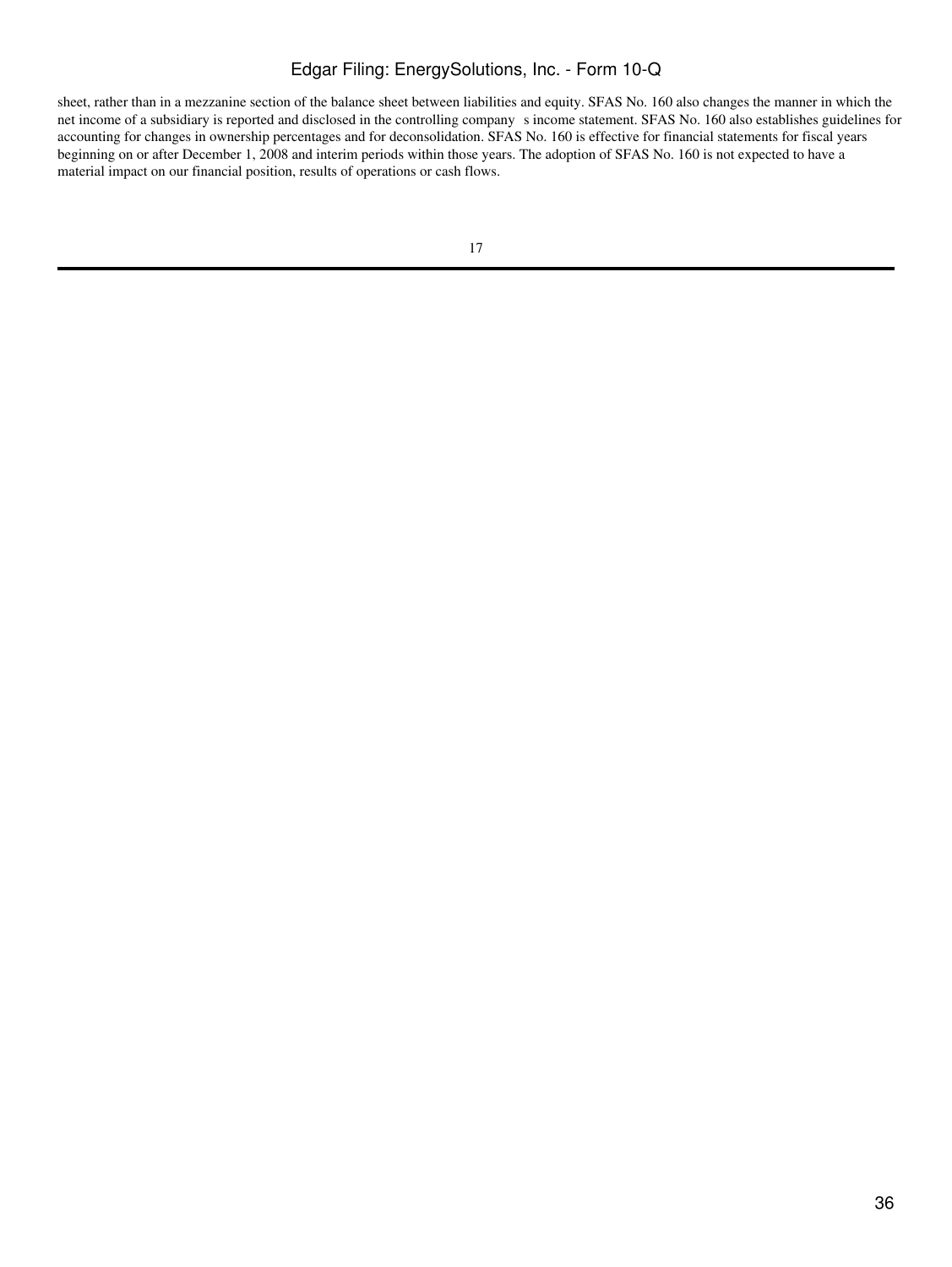#### *Fair Value Measurements*

 In September 2006, the FASB issued SFAS No. 157, *Fair Value Measurements*. This standard clarifies the principle that fair value should be based on the assumptions that market participants would use when pricing an asset or liability. Additionally, it establishes a fair value hierarchy that prioritizes the information used to develop those assumptions. SFAS No. 157 is effective for financial statements issued for fiscal years beginning after November 14, 2007. In February 2008, the FASB issued FASB Staff Position (FSP) FAS 157-2, *Partial Deferral of the Effective Date of Statement 157*, which delays the effective date for all nonfinancial assets and nonfinancial liabilities, except those that are recognized or disclosed at fair value in the financial statements on a recurring basis. The FSP defers the effective date of SFAS No. 157 to fiscal years beginning after November 15, 2008. In accordance with this staff position, effective at the beginning of fiscal year 2008, we adopted the provisions of SFAS No. 157 with respect to financial assets and liabilities, which did not have an impact on our financial position, results of operations or cash flows. We will adopt the provisions of SFAS No. 157 for non-financial assets and liabilities in the first quarter of 2009 and are currently evaluating the impact of the provisions of the standard.

#### <span id="page-36-0"></span>**Item 3. Qualitative and Quantitative Disclosures about Market Risk**

Our primary market risk relates to changing interest rates. As of March 31, 2008, we had outstanding floating-rate term loan debt of \$587.0 million, of which \$1.5 million is currently due within the next year. Under our credit facilities, we are required to maintain one or more interest rate swap agreements for the aggregate notional amount of at least 33% of the outstanding aggregate principal amount of the term loans. Accordingly, we entered into a swap agreement effective July 1, 2005. As of March 31, 2008, the swap agreement had a notional amount of \$480.0 million and a fair value liability of approximately \$3.4 million. A hypothetical interest rate change of 1% on our swap agreement would have changed the fair value of the interest swap at March 31, 2008 approximately \$1.2 million.

We have foreign currency exposure related to our operations in the United Kingdom as well as other foreign locations. This foreign currency exposure arises primarily from the translation or re-measurement of our foreign subsidiaries financial statements into U.S. dollars. For example, a substantial portion of our annual sales and operating costs are denominated in GBP and we have exposure related to sales and operating costs increasing or decreasing based on changes in currency exchange rates. If the U.S. dollar increases in value against these foreign currencies, the value in U.S. dollars of the assets and liabilities originally recorded in these foreign currencies will decrease. Conversely, if the U.S. dollar decreases in value against these foreign currencies, the value in U.S. dollars of the assets and liabilities originally recorded in these foreign currencies will increase. Thus, increases and decreases in the value of the U.S. dollar relative to these foreign currencies have a direct impact on the value in U.S. dollars of our foreign currency denominated assets and liabilities, even if the value of these items has not changed in their original currency. As such, a 10% change in the U.S. dollar exchange rates in effect as of March 31, 2008, would cause a change in consolidated net assets of approximately \$3.6 million and a change in gross profit of approximately \$3.3 million, primarily due to GBP-denominated exposures. We attempt to mitigate the impact of this exchange rate risk by utilizing financial instruments, including derivative transactions pursuant to our policies. As of March 31, 2008, we do not have any foreign currency derivatives.

### <span id="page-36-1"></span>**Item 4. Controls and Procedures.**

As of the end of the period covered by this report, an evaluation was performed under the supervision and with the participation of our management, including our chief executive officer and chief financial officer (together, our certifying officers), of the effectiveness of the design and operation of our disclosure controls and procedures. Disclosure controls and procedures are controls and other procedures designed to ensure that information required to be disclosed by us in our periodic reports filed with the SEC is recorded, processed, summarized and reported within the time periods specified by the SEC s rules and SEC reports, and that the information is accumulated and communicated to our management, including the certifying officers, as appropriate to allow timely decisions regarding required disclosure. Based on their evaluation, our certifying officers concluded that these disclosure controls and procedures were effective as of the end of the period covered by this report.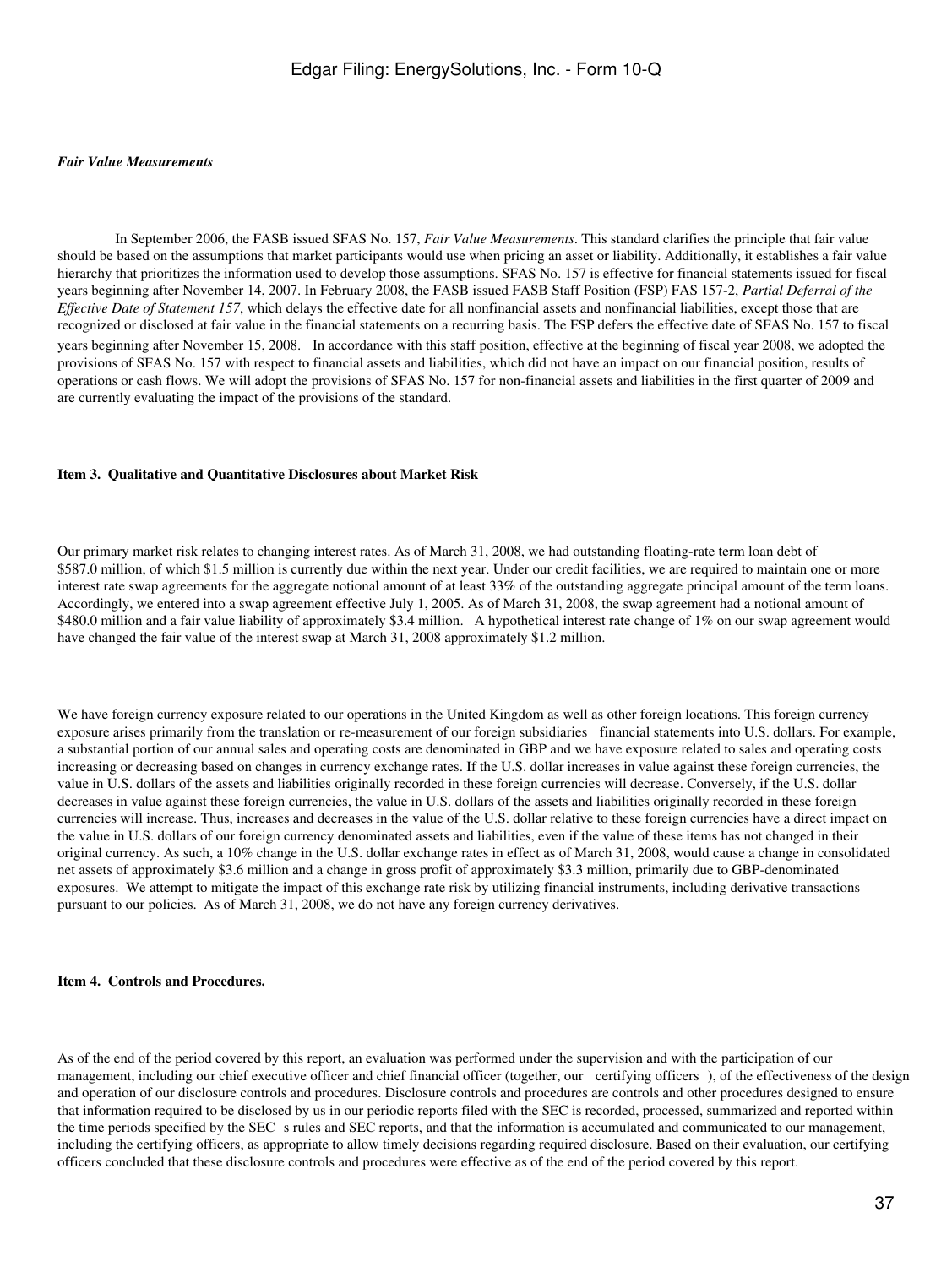There were no changes to our control over financial reporting that occurred during the three months ended March 31, 2008 that have materially affected, or are reasonably likely to materially affect, our internal control over financial reporting.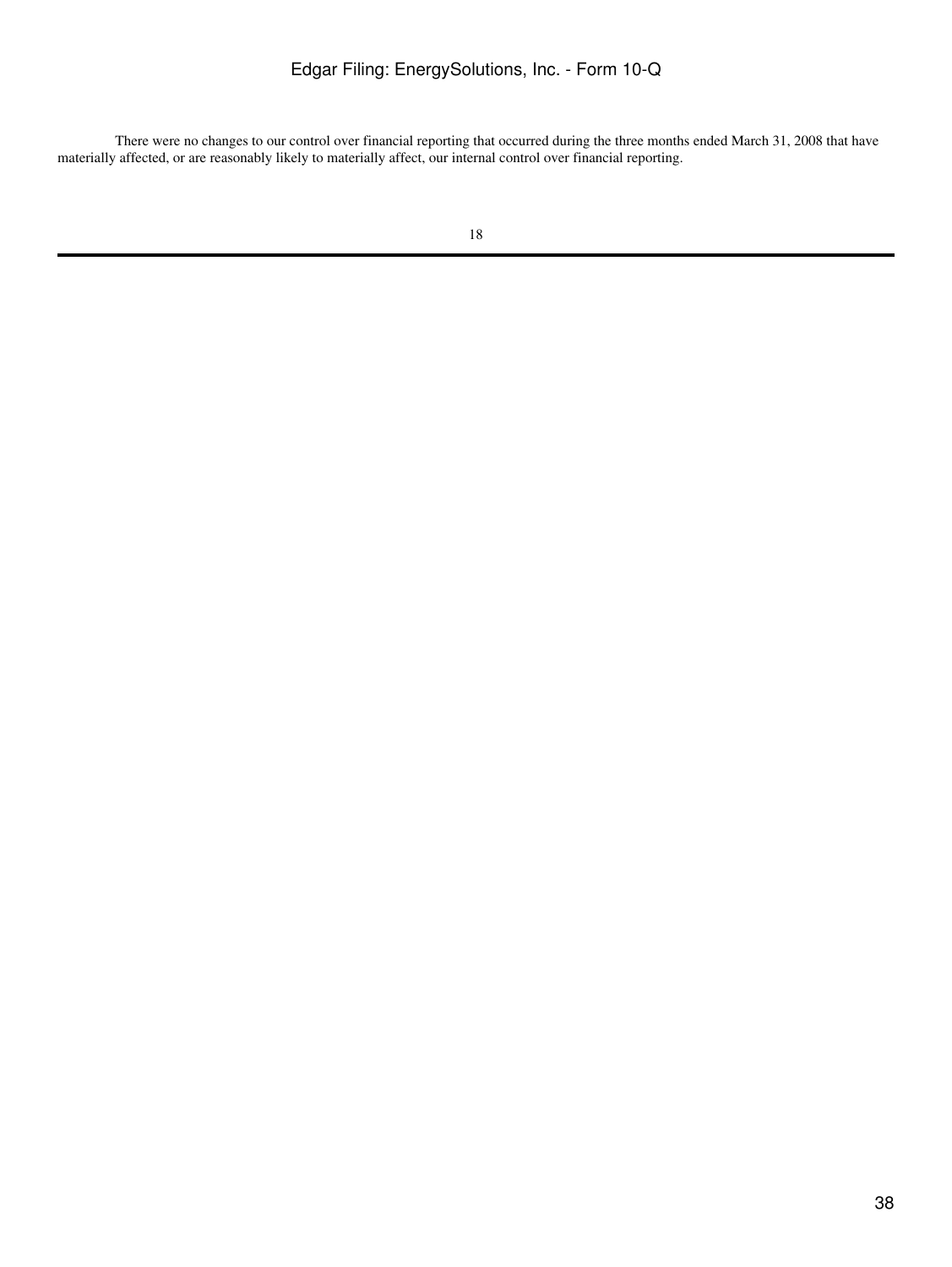## **PART II**

### <span id="page-38-1"></span><span id="page-38-0"></span>**Item 1. Legal Proceedings.**

We are not currently involved in any material legal proceedings.

#### <span id="page-38-2"></span>**Item 1A. Risk Factors.**

The discussion of our business and operations should be read together with the risk factors contained in Item 1A of our Annual Report on Form 10-K for the year ended December 31, 2007, which describes various risks and uncertainties to which we are or may become subject. These risks and uncertainties have the potential to affect our business, financial condition, results of operations, cash flows, strategies or prospects in a material and adverse manner. There have been no material changes to the risk factors set forth in the above-referenced filing.

## <span id="page-38-3"></span>**Item 6. Exhibits.**

| 31.1 | Certification of Chief Executive Officer Pursuant to Rule 13a-14a. Filed herewith.                                        |
|------|---------------------------------------------------------------------------------------------------------------------------|
| 31.2 | Certification of Chief Financial Officer Pursuant to Rule 13a-14a. Filed herewith.                                        |
| 32.1 | Certification of Chief Executive Officer and Chief Financial Officer Pursuant to Section 906 of the Sarbanes-Oxley Act of |

2002. Furnished herewith.

#### **SIGNATURES**

<span id="page-38-4"></span>Pursuant to the requirements of the Securities Exchange Act of 1934, the registrant has duly caused this report to be signed on its behalf by the undersigned, thereunto duly authorized, this 13th day of May, 2008.

### ENERGY*SOLUTIONS*, INC.